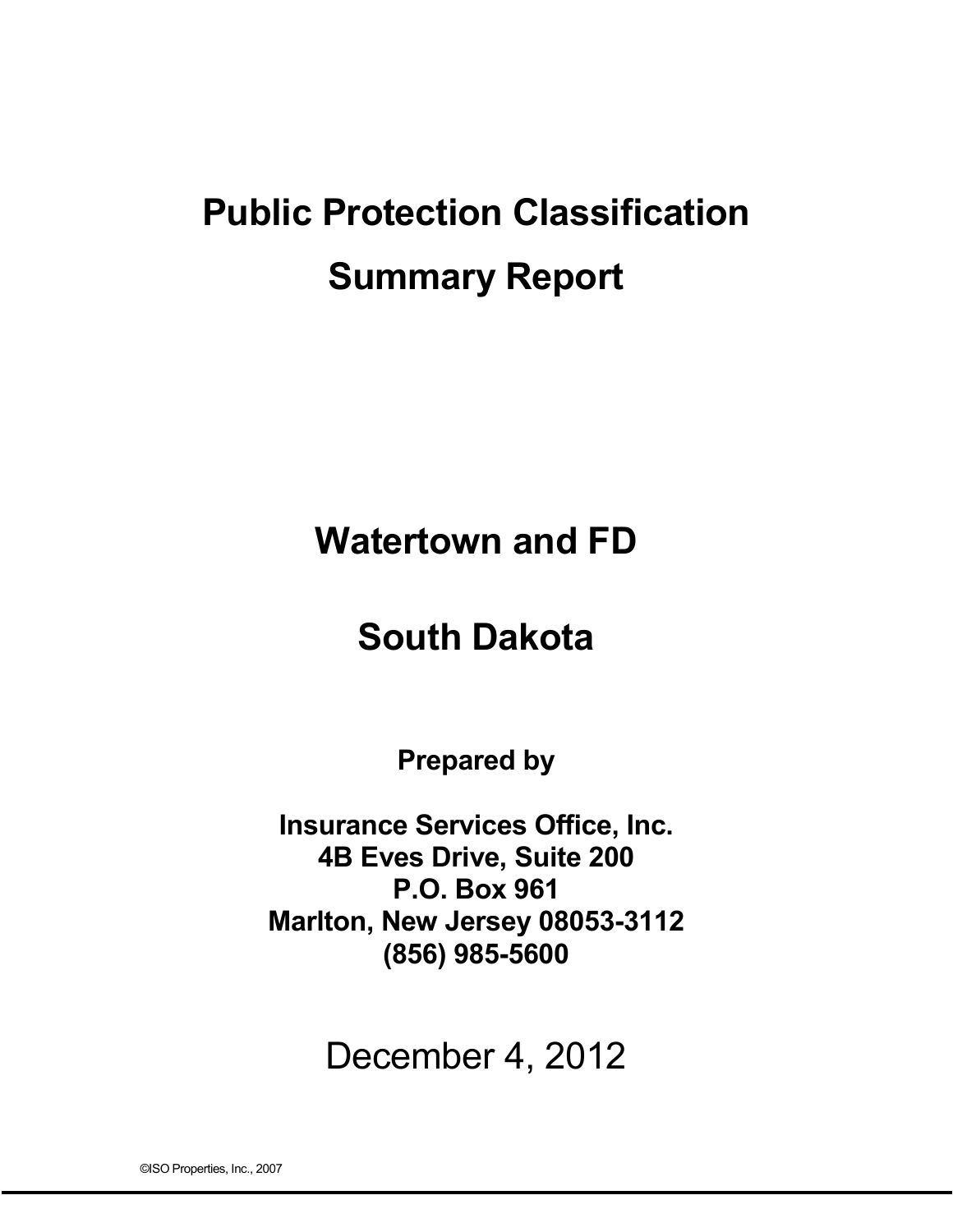# Background Information

#### Introduction

ISO collects and evaluates information from communities in the United States on their structure fire suppression capabilities. The data is analyzed using our Fire Suppression Rating Schedule (FSRS™) and then a Public Protection Classification (PPC™) number is assigned to the community. The surveys are conducted whenever it appears that there is a possibility of a classification change. As such, the PPC program provides important, up-todate information about fire protection services throughout the country.

The Fire Suppression Rating Schedule (FSRS) recognizes fire protection features only as they relate to suppression of first alarm structure fires. In many communities, fire suppression may be only a small part of the fire department's overall responsibility. ISO recognizes the dynamic and comprehensive duties of a community's fire service, and understands the complex decisions a community must make in planning and delivering emergency services. However, in developing a community's Public Protection Classification, only features related to reducing property losses from structural fires are evaluated. Multiple alarms, simultaneous incidents and life safety are not considered in this evaluation. The PPC program evaluates the fire protection for small to average size buildings. Specific properties with a Needed Fire Flow in excess of 3,500 gpm are evaluated separately and assigned an individual classification.

A community's investment in fire mitigation is a proven and reliable predictor of future fire losses. Statistical data on insurance losses bears out the relationship between excellent fire protection – as measured by the PPC program – and low fire losses. So, insurance companies use PPC information for marketing, underwriting, and to help establish fair premiums for homeowners and commercial fire insurance. In general, the price of fire insurance in a community with a good PPC is substantially lower than in a community with a poor PPC, assuming all other factors are equal.

ISO is an independent company that serves insurance companies, communities, fire departments, insurance regulators, and others by providing information about risk. ISO's expert staff collects information about municipal fire suppression efforts in communities throughout the United States. In each of those communities, ISO analyzes the relevant data and assigns a Public Protection Classification – a number from 1 to 10. Class 1 represents an exemplary fire suppression program, and Class 10 indicates that the area's fire suppression program does not meet ISO's minimum criteria.

ISO's PPC program evaluates communities according to a uniform set of criteria, incorporating nationally recognized standards developed by the National Fire Protection Association and the American Water Works Association. A community's PPC depends on:

- **Needed Fire Flows**, which are representative building locations used to determine the theoretical amount of water necessary for fire suppression purposes.
- **Receiving and Handling Fire Alarms**, including telephone systems, telephone lines, staffing, and dispatching systems.
- **Fire Department**, including equipment, staffing, training, and geographic distribution of fire companies.
- **Water Supply**, including condition and maintenance of hydrants, alternative water supply operations, and a careful evaluation of the amount of available water compared with the amount needed to suppress fires up to 3,500 gpm.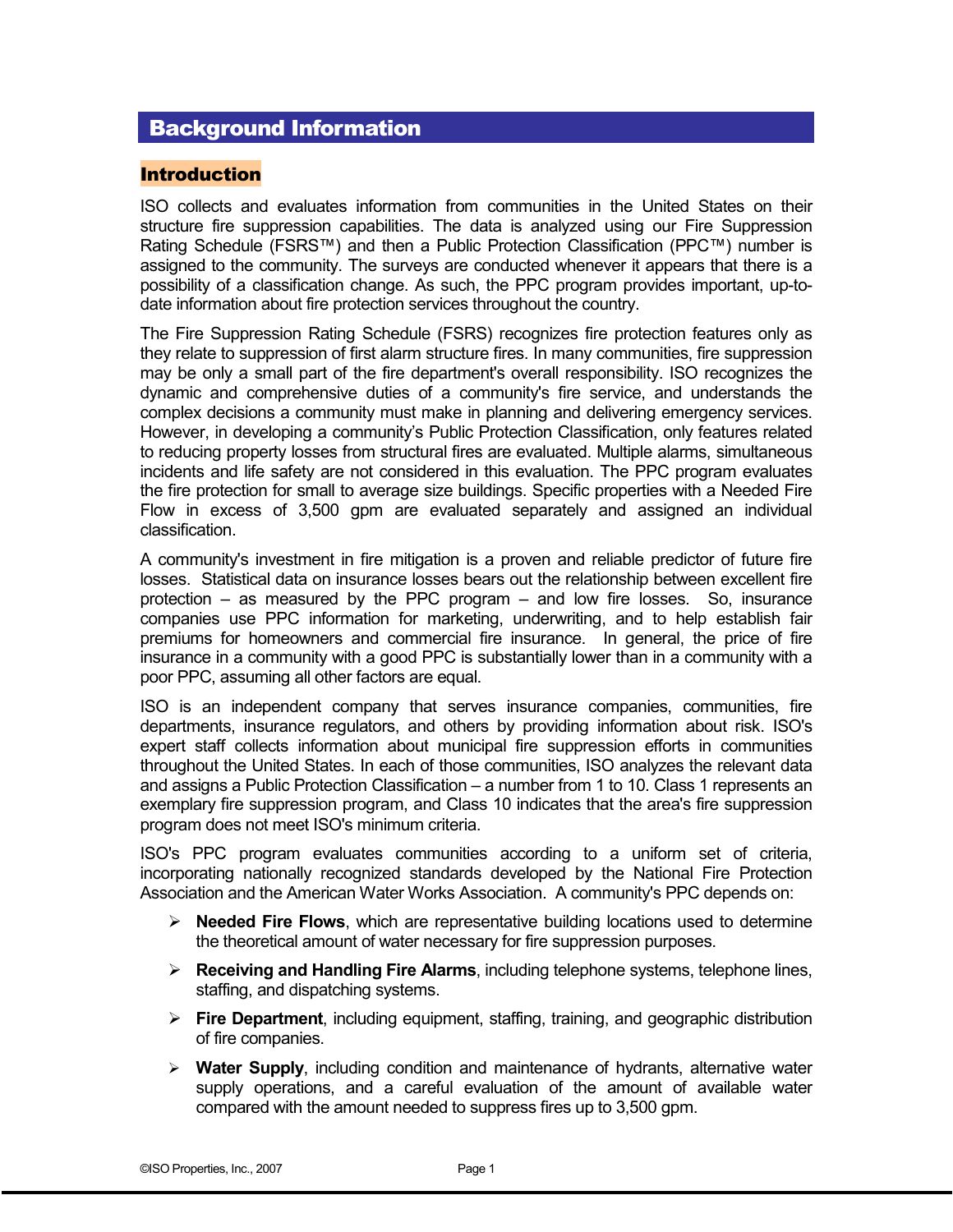#### Data Collection and Analysis

ISO has evaluated and classified over 48,000 fire protection areas across the United States using its Fire Suppression Rating Schedule (FSRS). A combination of meetings between trained ISO field representatives and the dispatch center coordinator, community fire official, and water superintendent is used in conjunction with a comprehensive questionnaire to collect the data necessary to determine the PPC number. In order for a community to obtain a classification better then a Class 9, three elements of fire suppression features are reviewed. These three elements are Receiving and Handling Fire Alarms, Fire Department and Water Supply.

A review of the **Receiving and Handling Fire Alarms** fire alarm and communication system accounts for 10% of the total classification. The review focuses on the community's facilities and support for handling and dispatching fire alarms. This section is weighted at **10 points,** as follows:

|           | • Telephone Service               | 2 points |
|-----------|-----------------------------------|----------|
| $\bullet$ | <b>Number of Needed Operators</b> | 3 points |
| $\bullet$ | <b>Dispatch Circuits</b>          | 5 points |

A review of the **Fire Department** accounts for 50% of the total classification. ISO focuses on a fire department's first alarm response and initial attack to minimize potential loss. In this section, ISO reviews such items as engine companies, ladder or service companies, distribution of fire stations and fire companies, equipment carried on apparatus, pumping capacity, reserve apparatus, department personnel, and training. The fire department section is weighted at **50 points,** as follows:

| <b>Engine Companies</b>       | 10 points |
|-------------------------------|-----------|
| <b>Reserve Pumpers</b>        | 1 point   |
| <b>Pumper Capacity</b>        | 5 points  |
| Ladder/Service Companies      | 5 points  |
| Reserve Ladder/Service Trucks | 1 point   |
| Distribution of Companies     | 4 points  |
| <b>Company Personnel</b>      | 15 points |
| Training                      | 9 points  |

A review of the **Water Supply** system accounts for 40% of the total classification. ISO reviews the water supply a community uses to determine the adequacy for fire suppression purposes. Hydrant size, type, and installation is also considered, as well as the inspection frequency and condition of fire hydrants. The water supply system is weighted at **40 points,** as follows:

- Credit for Supply System 35 points
- Hydrant Size, Type & Installation 2 points
- Inspection/Condition of Hydrants 3 points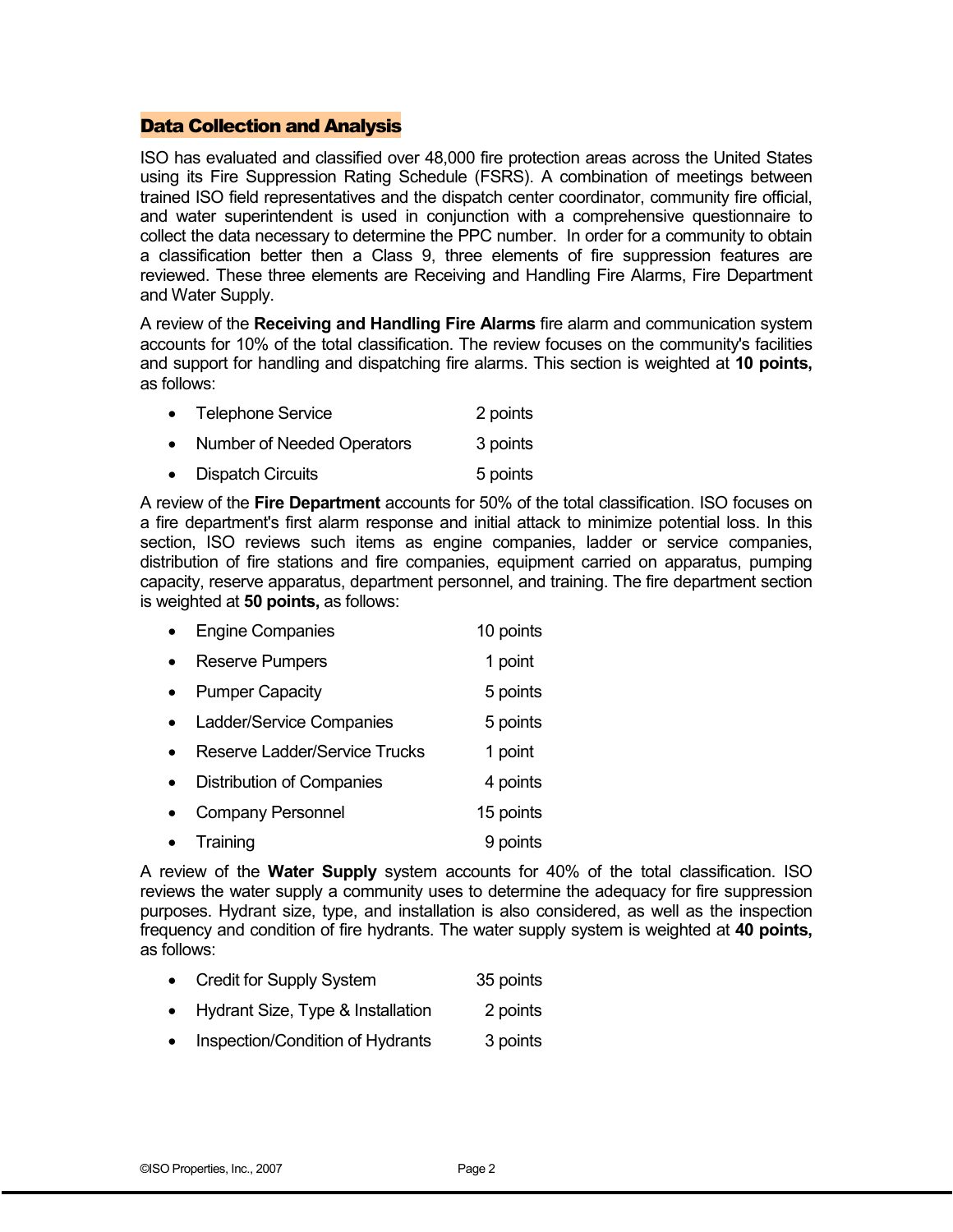There is one additional factor considered in calculating the final score – **Divergence**.

Even the best fire department will be less than fully effective if it has an inadequate water supply. Similarly, even a superior water supply will be less than fully effective if the fire department lacks the equipment or personnel to use the water. The FSRS score is subject to modification by a divergence factor, which recognizes disparity between the effectiveness of the fire department and the water supply.

The Divergence factor mathematically reduces the score based upon the relative difference between the fire department and water supply scores. The factor is introduced in the final equation.

# Public Protection Classification Number

The PPC number assigned to the community will depend on the community's score on a 100-point scale:

| <b>PPC</b> | Points         |  |  |
|------------|----------------|--|--|
| 1          | 90.00 or more  |  |  |
| 2          | 80.00 to 89.99 |  |  |
| 3          | 70,00 to 79.99 |  |  |
| 4          | 60.00 to 69.99 |  |  |
| 5          | 50,00 to 59,99 |  |  |
| 6          | 40 00 to 49 99 |  |  |
| 7          | 30.00 to 39.99 |  |  |
| 8          | 20.00 to 29.99 |  |  |
| 9          | 10,00 to 19,99 |  |  |
|            | N NN to 9.99   |  |  |

The classification numbers are interpreted as follows:

- Class 1 through (and including) Class 8 represents a fire suppression system that includes an FSRS creditable dispatch center, fire department, and water supply.
- Class 8B is a special classification that recognizes a superior level of fire protection in otherwise Class 9 areas. It is designed to represent a fire protection delivery system that is superior except for a lack of a water supply system capable of the minimum FSRS fire flow criteria of 250 gpm for 2 hours.
- Class 9 is a fire suppression system that includes a creditable dispatch center, fire department but no FSRS creditable water supply.
- Class 10 does not meet minimum FSRS criteria for recognition.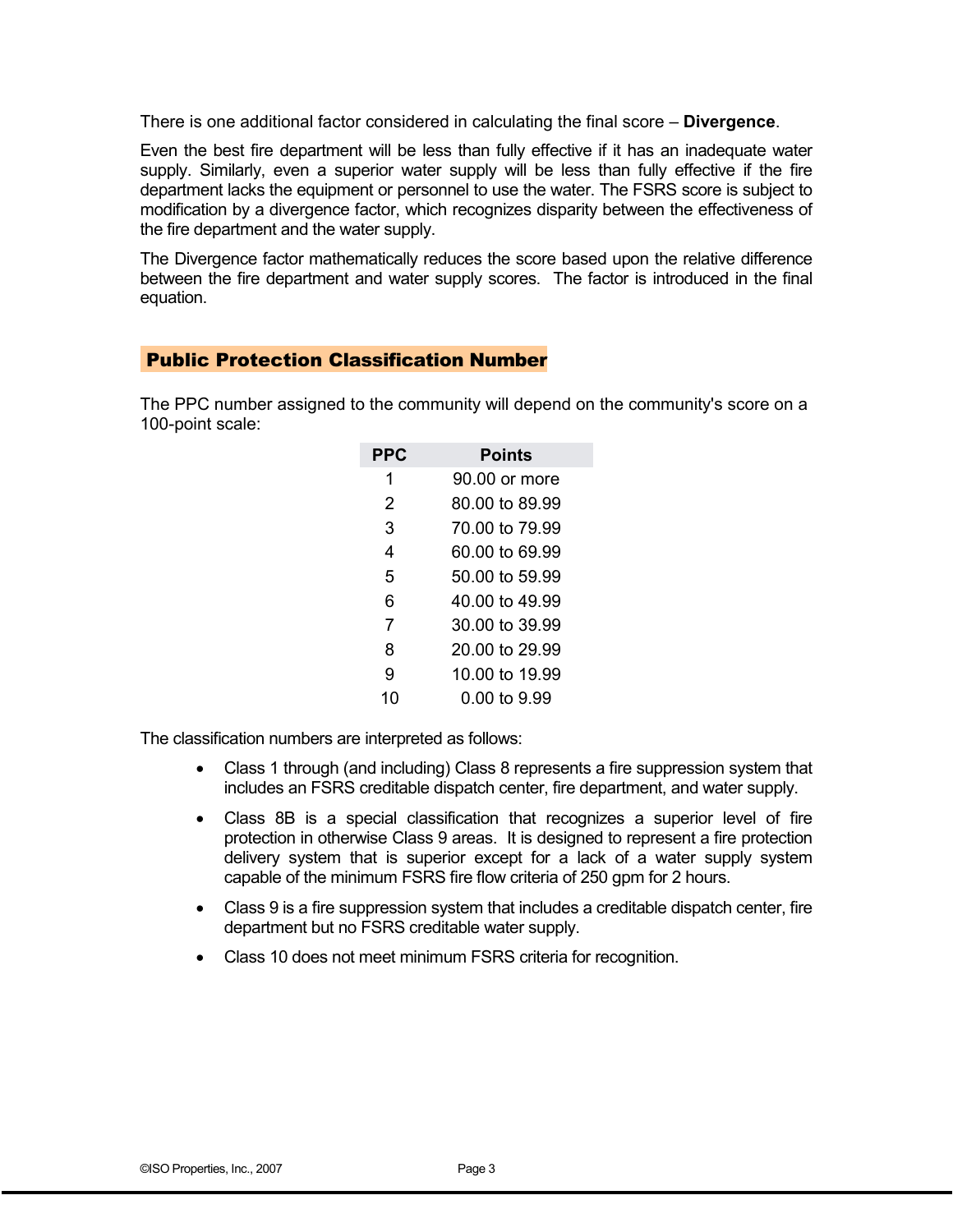#### Distribution of Public Protection Classification Numbers

The 2011 published countrywide distribution of communities by the Public Protection Classification number is as follows:



#### Countrywide

The 2011 published statewide distribution of communities by the Public Protection Classification number is as follows:



#### South Dakota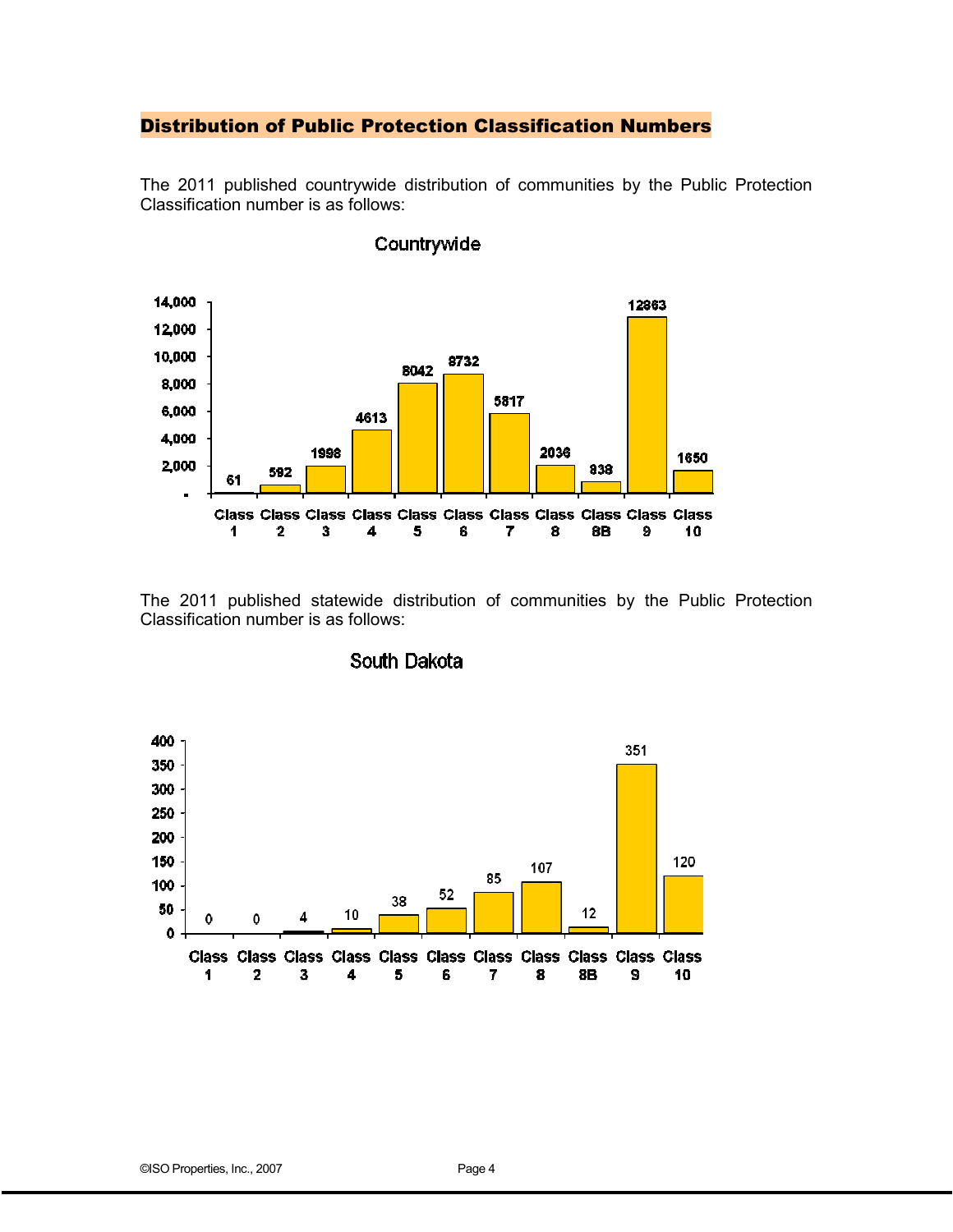# **Assistance**

The PPC program offers help to communities, fire departments and other public officials as they plan for, budget, and justify improvements. ISO is also available to assist in the understanding of the details of this evaluation.

ISO Public Protection representatives can be reached by telephone at (800) 444-4554. The technical specialists at this telephone number have access to the details of this evaluation and can effectively speak with you about your PPC questions. What's more, we can be reached via the internet at www.isomitigation.com/talk/.

We also have a website dedicated to our Community Hazard Mitigation Classification programs at www.isomitigation.com. Here, fire chiefs, building code officials, community leaders and other interested citizens can access a wealth of data describing the criteria used in evaluating how cities and towns are protecting residents from fire and other natural hazards. This website will allow you to learn more about ISO's Public Protection Classification program. The website provides important background information, insights about the PPC grading processes and technical documents. ISO is also pleased to offer Fire Chiefs Online — a special secured website with information and features that can help improve your ISO Public Protection Classification, including a list of the Needed Fire Flows for all the commercial occupancies ISO has on file for your community. Visitors to the site can download information, see statistical results and also contact ISO for assistance.

In addition, on-line access to the Fire Suppression Rating Schedule and its commentaries is available to registered customers for a fee. However, fire chiefs and community chief administrative officials are given access privileges to this information without charge.

To become a registered fire chief or community chief administrative official, register at www.isomitigation.com.

# Classification Details

#### Public Protection Classification

ISO concluded its review of the fire suppression features being provided for/by Watertown and FD. The resulting community classification is **Class 3/9**.

If the classification is a single class, the classification applies to properties with a Needed Fire Flow of 3,500 gpm or less in the community. If the classification is a split class (e.g., 6/9), the following applies:

- $\triangleright$  The first class (e.g., "6" in a 6/9) applies to properties within 5 road miles of a recognized fire station and within 1,000 feet of a fire hydrant or alternate water supply.
- $\triangleright$  Class 8B or class 9 applies to properties beyond 1,000 feet of a fire hydrant but within 5 road miles of a recognized fire station.
- $\triangleright$  Alternative Water Supply: The first class (e.g., "6" in a 6/10) applies to properties within 5 road miles of a recognized fire station with no hydrant distance requirement.
- $\triangleright$  Class 10 applies to properties over 5 road miles of a recognized fire station.
- $\triangleright$  Specific properties with a Needed Fire Flow in excess of 3,500 gpm are evaluated separately and assigned an individual classification.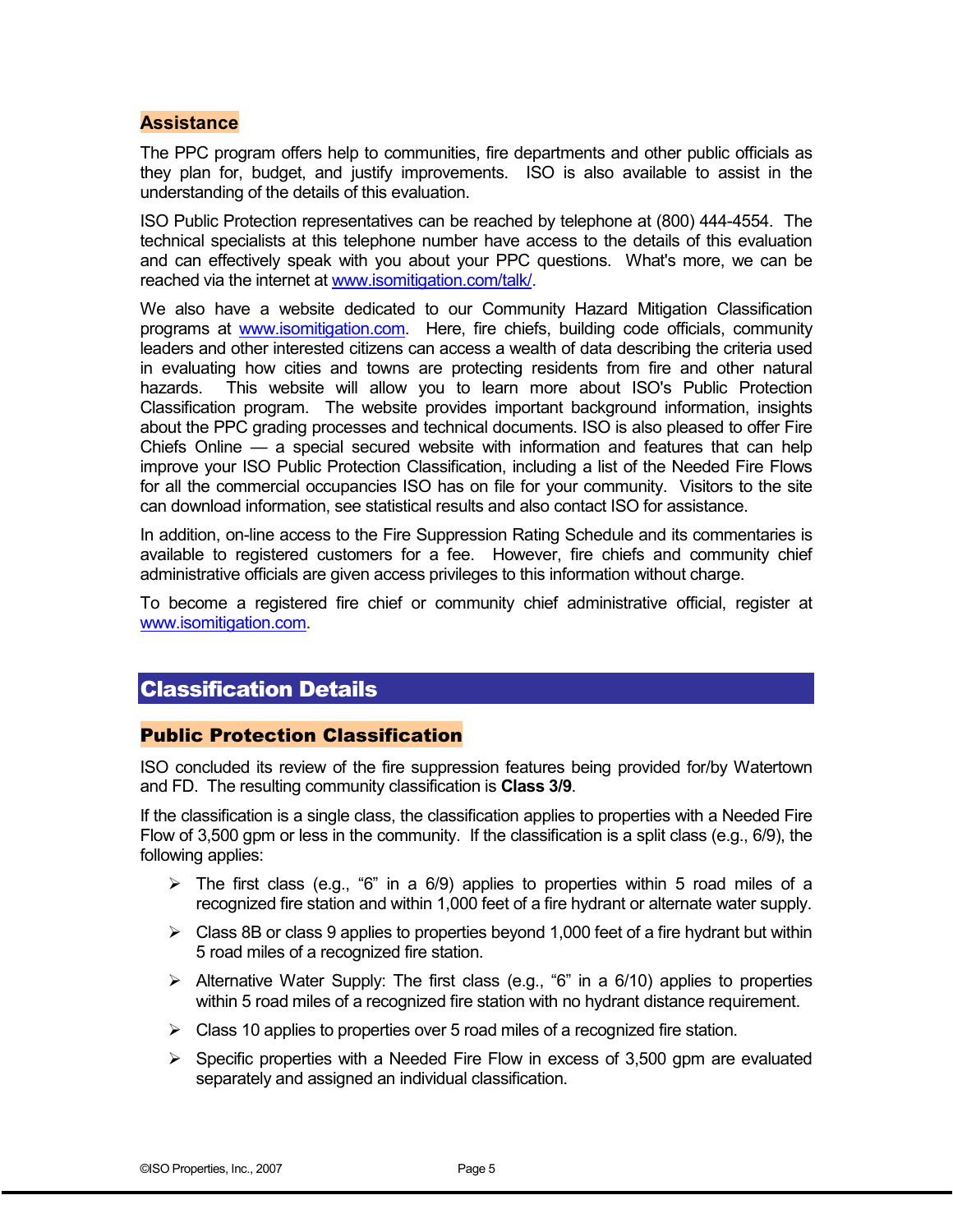# Summary Evaluation Analysis

The following points represent the analysis of the application of the criteria outlined in the FSRS of four topics– Receiving and Handling Fire Alarms, Fire Department, Water Supply, and the Divergence factor for Watertown and FD**:**

| <b>FSRS Feature</b>                                | <b>Earned</b><br><b>Credit</b> | <b>Credit</b><br><b>Available</b> |
|----------------------------------------------------|--------------------------------|-----------------------------------|
| <b>Receiving and Handling Fire Alarms</b>          |                                |                                   |
| 414. Credit for Telephone Service                  | 1.92                           | 2                                 |
| 422. Credit for Operators                          | 3.00                           | 3                                 |
| 432. Credit for Dispatch Circuits                  | 3.30                           | 5                                 |
| 440. Credit for Receiving and Handling Fire Alarms | 8.22                           | 10                                |
| <b>Fire Department</b>                             |                                |                                   |
| 513. Credit for Engine Companies                   | 9.31                           | 10                                |
| 523. Credit for Reserve Pumpers                    | 0.87                           | 1                                 |
| 532. Credit for Pumper Capacity                    | 5.00                           | $\frac{5}{5}$                     |
| 549. Credit for Ladder Service                     | 4.45                           |                                   |
| 553. Credit for Reserve Ladder and Service Trucks  | 0.00                           | $\overline{1}$                    |
| 561. Credit for Distribution                       | 2.39                           | 4                                 |
| 571. Credit for Company Personnel                  | 5.31                           | 15                                |
| 580. Credit for Training                           | 4.99                           | 9                                 |
| 590. Credit for Fire Department                    | 32.32                          | 50                                |
| <b>Water Supply</b>                                |                                |                                   |
| 616. Credit for Supply System                      | 30.96                          | 35                                |
| 621. Credit for Hydrants                           | 1.96                           | $\overline{2}$                    |
| 631. Credit for Inspection and Condition           | 2.40                           | 3                                 |
| 640. Credit for Water Supply                       | 35.32                          | 40                                |
| <b>Divergence</b>                                  | $-4.73$                        |                                   |
| <b>Total Credit</b>                                | 71.13                          | 100                               |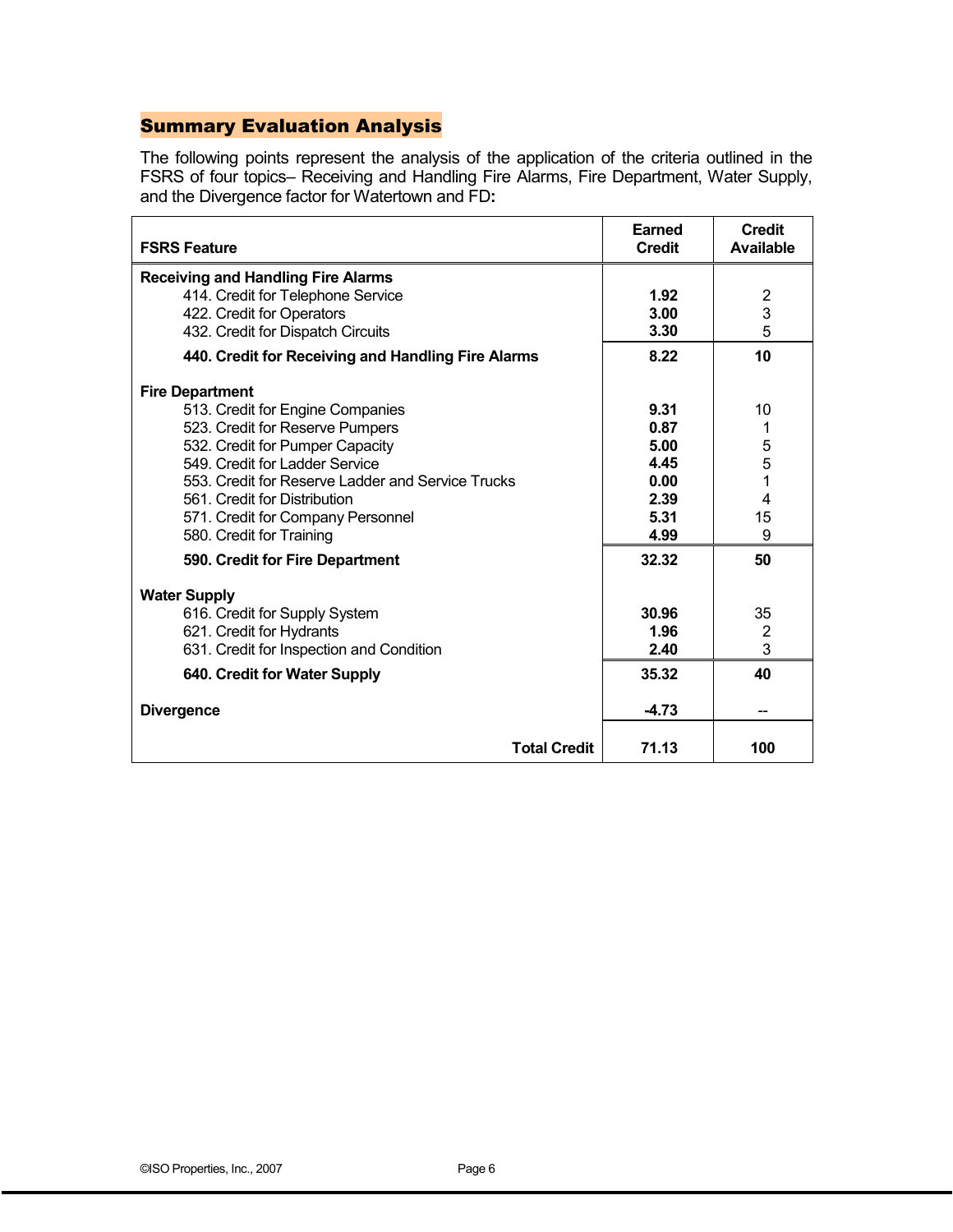#### **General Information**

To determine the Total Credit, the points for Receiving and Handling Fire Alarms, Fire Department and Water Supply are added together and the Divergence factor is applied. To establish the points for each category, FSRS items labeled as "Credit for…" are totaled. These particular items are intermediate values. Usually these intermediate values are based upon a 100-point scale, but they can be different. The ratios between the actual points scored in each of these sub-items and the points available for full credit are then multiplied by the points available for the sub-item.

For instance, Item 414 "Credit for Telephone Service (CTS)" is valued at 2 points. To determine the credit earned, the totals for Item 411 "Review of Telephone Lines (TL)", Item 412 "Review of Telephone Directory (TD)", and Item 413 "Review of Recording Device (RD)" are summed. In Item 411, up to 60 points can accrue; Item 412 has a combined value of 20 points; and 20 points are available for Item 413. The sum of these three Items is divided by 100 and then multiplied by the 2 point weight in Item 414 to determine the final score for "Credit for Telephone Service (CTS)".

The formula for Item 414 "Credit for Telephone Service (CTS)" looks like this:

$$
CTS = \frac{TS}{100} \times 2
$$

Where  $TS = TL + TD + RD$ 

#### **Detailed Evaluation Analysis**

On the following pages are the details of the evaluation of each category for Watertown and FD. These details relate only to the fire insurance classification for this jurisdiction. They are not for property loss prevention or life safety purposes and no life safety or property loss recommendations are made.

At the end of the detailed analysis the relative class is indicated. The relative class represents the classification each category would have achieved if the individual score was translated into a 100-point scale instead of the points available for that category.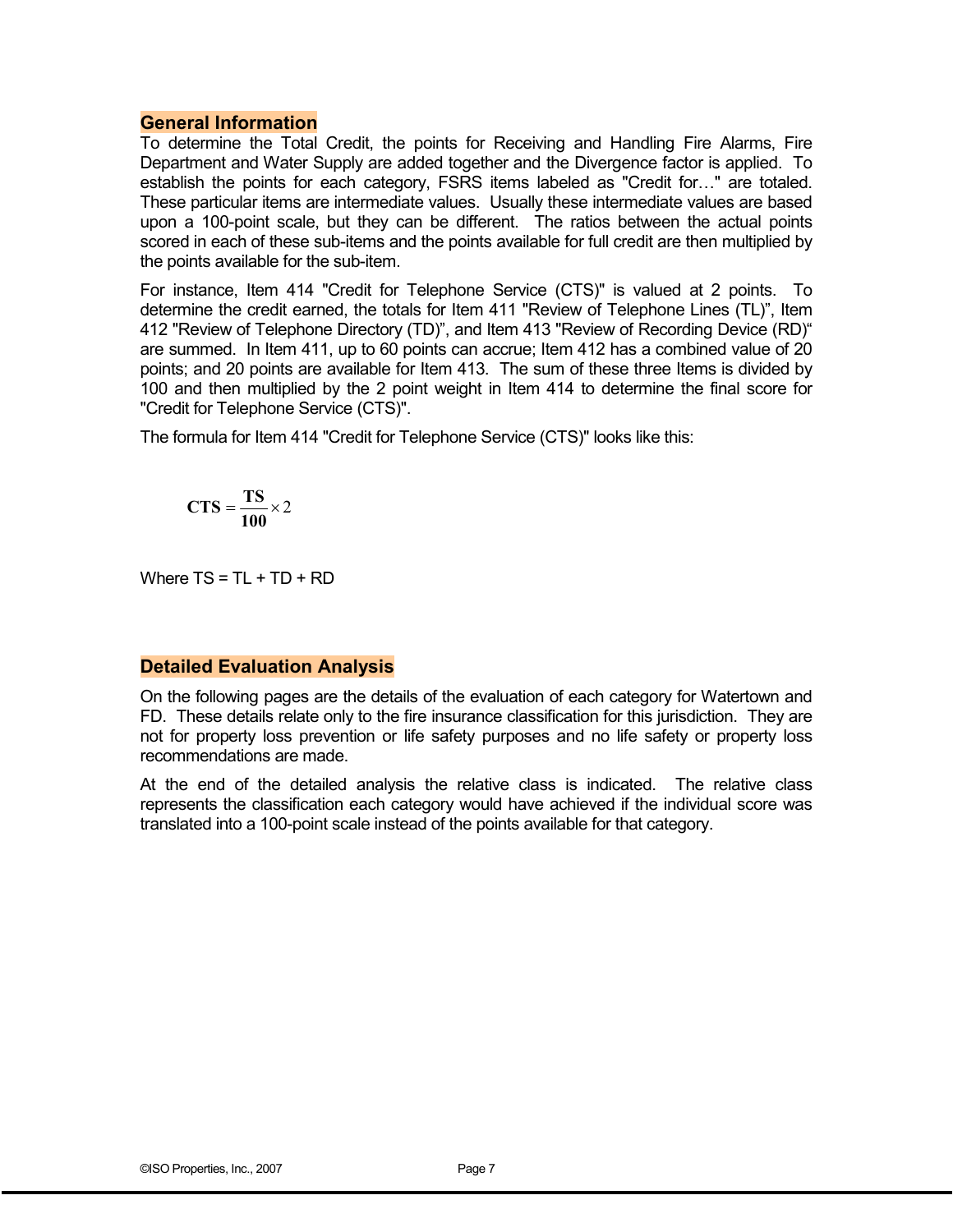# **Receiving and Handling Fire Alarms**

Ten percent of a community's overall score is based on how well the communications center receives and dispatches fire alarms. Our field representative evaluated:

- the telephone service, including the number of telephone lines coming into the center
- the listing of the emergency number and business number in the telephone directory
- $\bullet$ the automatic recording of emergency calls
- the communications center, including the number of operators on-duty and awake at the center
- the dispatch circuits and how the center notifies firefighters about the location of the emergency

#### **Item 414 - Credit for Telephone Service (2 points)**

The first item reviewed is Item 414 "Credit for Telephone Service (CTS)". This item reviews the facilities provided for the public to report fires including the telephone line used to report an emergency, business and private alarm lines including progression of emergency calls to business lines. Also analyzed is the listing of fire and business numbers in the telephone directory and the automatic recording of emergency calls. ISO uses National Fire Protection Association (NFPA) 1221, *Standard for the Installation, Maintenance and Use of Emergency Services Communications Systems* as the reference for this section.

To determine the score for Item 414, three sub-items (Item 411, Item 412, and Item 413) were evaluated. The details are as follows: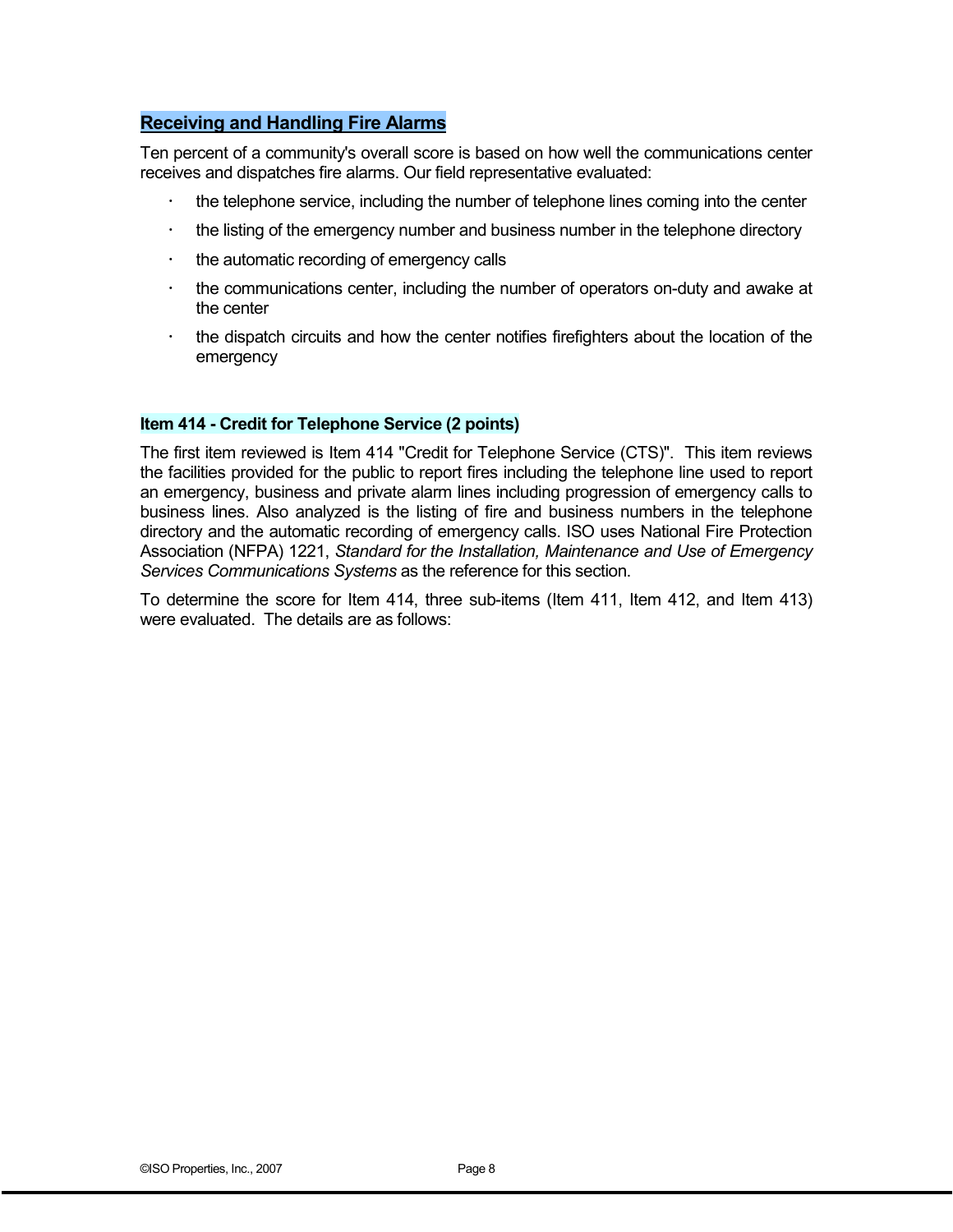| Item 411 - "Review of Telephone Lines (TL)"                                                                                                                                                                                                | <b>Earned</b><br><b>Credit</b> | <b>Credit</b><br><b>Available</b> |
|--------------------------------------------------------------------------------------------------------------------------------------------------------------------------------------------------------------------------------------------|--------------------------------|-----------------------------------|
| A. Number of needed fire lines*                                                                                                                                                                                                            | 25.00                          | 25                                |
| For maximum credit, there should be 4 incoming telephone<br>lines reserved for receiving notification of fires. The<br>Communication Center serving Watertown and FD has 4<br>lines reserved.                                              |                                |                                   |
| The telephone directory listed both a business and an<br>emergency number.                                                                                                                                                                 |                                |                                   |
| B. Number of needed fire, business, and private alarm<br>lines*                                                                                                                                                                            | 20.83                          | 25                                |
| For maximum credit, there should be 4 incoming lines<br>reserved for notification of fires (and other emergency calls)<br>plus 2 additional lines for conducting other fire department<br>business and, if applicable, for private alarms. |                                |                                   |
| The Communication Center serving Watertown and FD has<br>0 lines in addition to the 4 lines reserved for receiving<br>notification of fires (and other emergency calls).                                                                   |                                |                                   |
| The telephone directory listed both a business and an<br>emergency number.                                                                                                                                                                 |                                |                                   |
| C. Progression of emergency calls to business lines                                                                                                                                                                                        | 10.00                          | 10                                |
| For maximum credit, unanswered emergency calls should<br>progress to the business number.                                                                                                                                                  |                                |                                   |
| D. If detailed information of a fire is received and<br>transmitted through more than one communication<br>center, DEDUCT                                                                                                                  | 0.00                           | $-20$                             |
| For no deduction of points, fire calls should be immediately<br>transferred from the answering point to the dispatcher who<br>will then obtain the needed information from the caller for<br>dispatching.                                  |                                |                                   |
| Review of Telephone Lines (TL) total:                                                                                                                                                                                                      | 55.83                          | 60                                |

**\*Note:** When only one telephone number is listed in the telephone directory the telephone lines provided cannot be reserved for emergency calls because the general public is not given a choice of telephone lines to use. Therefore, the operator/telecommunicator must accept both emergency and business calls over the same lines. The number of needed fire, business, and alarm lines will show a reduction in credit.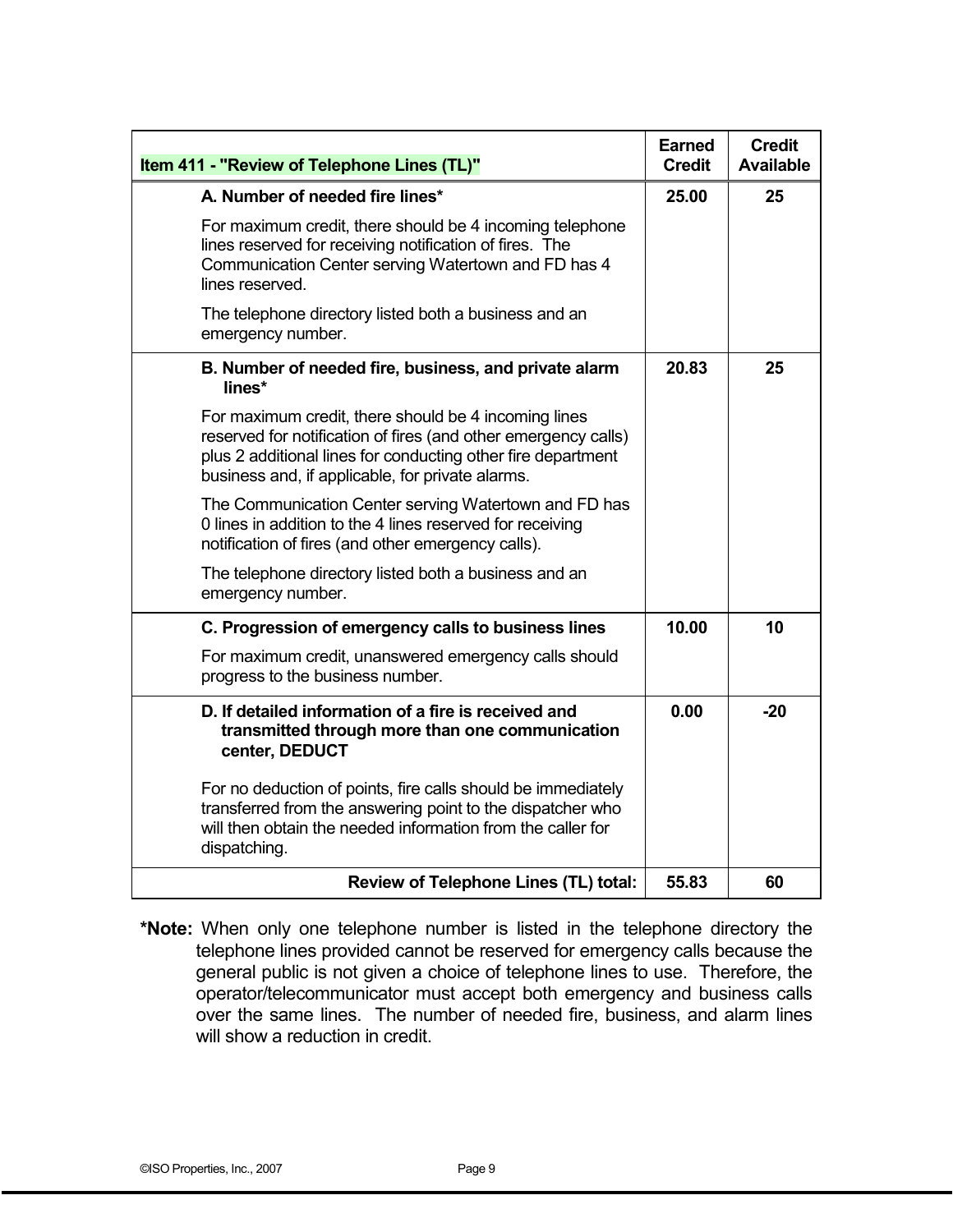| Item 412 - "Review of Telephone Directory (TD)"                                                                                                                                                                            | <b>Earned</b><br><b>Credit</b> | <b>Credit</b><br><b>Available</b> |
|----------------------------------------------------------------------------------------------------------------------------------------------------------------------------------------------------------------------------|--------------------------------|-----------------------------------|
| A. Emergency number on the inside front cover or the<br>front page                                                                                                                                                         | 10                             | 10                                |
| For credit, the fire emergency telephone number should be<br>printed on the inside front cover or front page of the white<br>pages in the telephone directory.                                                             |                                |                                   |
| B. Emergency number and business number listed under<br>"Fire Department"                                                                                                                                                  | 5                              | 5                                 |
| For credit, both the number to report a fire and the fire<br>department business number should be listed under "FIRE<br>DEPARTMENT" in the white pages (or government section)<br>of the telephone directory.              |                                |                                   |
| The fire number is listed and the business number is listed.                                                                                                                                                               |                                |                                   |
| C. Emergency number and business number listed under<br>the name of the city                                                                                                                                               | 5                              | 5                                 |
| For credit, both the number to report a fire and the fire<br>department business number should be listed under the<br>community or fire district in the white pages (or government<br>section) of the telephone directory. |                                |                                   |
| The fire number is listed and the business number is listed.                                                                                                                                                               |                                |                                   |
| D. If the numbers for individual fire stations are listed,<br><b>DEDUCT</b>                                                                                                                                                | $\bf{0}$                       | $-10$                             |
| For no deduction of points, the individual fire stations should<br>not be listed in the telephone directory.                                                                                                               |                                |                                   |
| <b>Review of Directory Listing (TD) total:</b>                                                                                                                                                                             | 20                             | 20                                |

| <b>Item 413 - "Review of Recording Device (RD)"</b>                                                                                                                                           | Earned<br><b>Credit</b> | <b>Credit</b><br><b>Available</b> |
|-----------------------------------------------------------------------------------------------------------------------------------------------------------------------------------------------|-------------------------|-----------------------------------|
| A. Review of the recording device (RD):                                                                                                                                                       | 20                      | 20                                |
| For credit, a voice recorder should automatically record all<br>emergency calls and the operator should be able to<br>immediately play back any emergency call to review the<br>conversation. |                         |                                   |
| <b>Review of Recording Device (RD) total:</b>                                                                                                                                                 | 20                      | 20                                |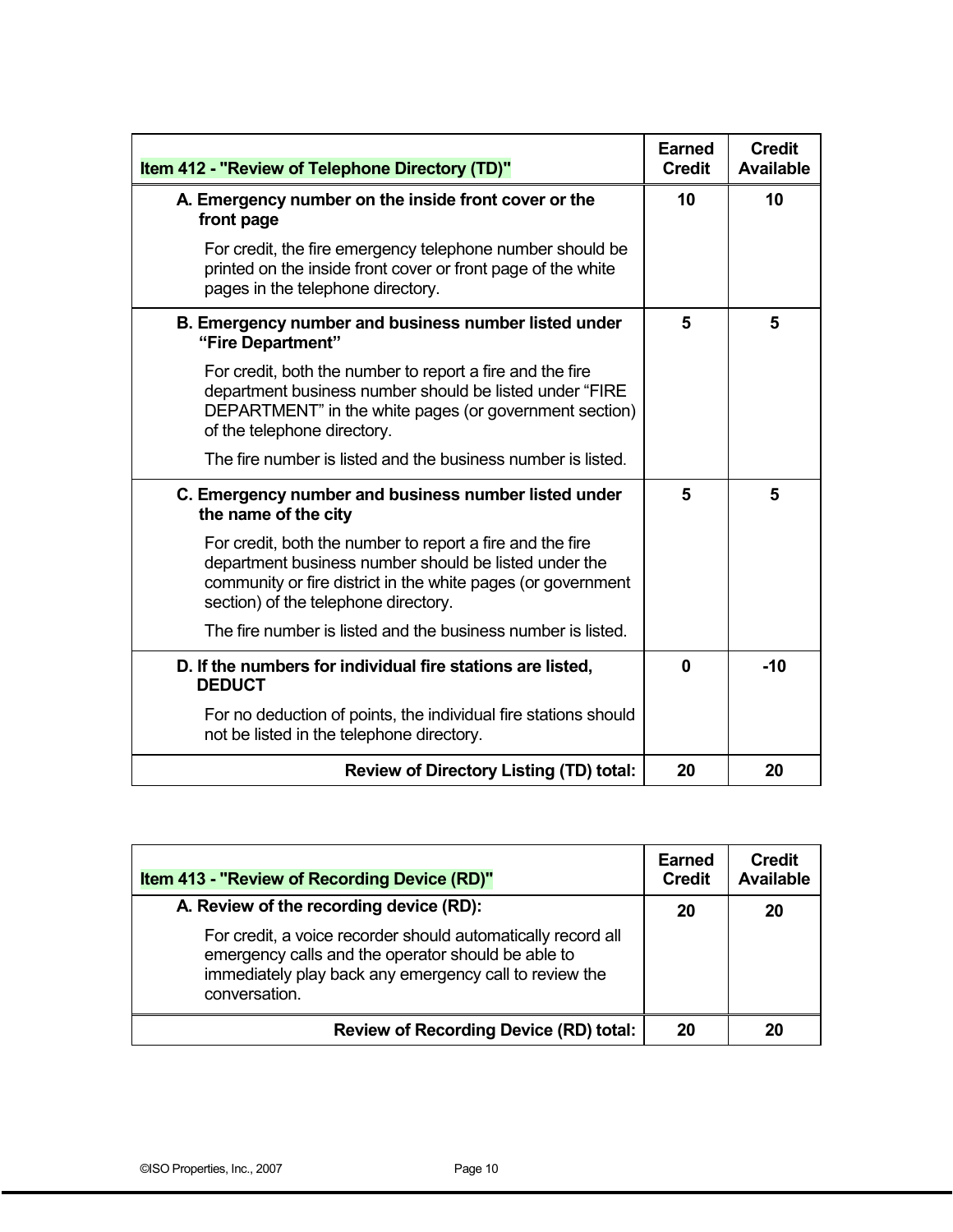The Items "TL", "TD", and "RD" are then added together and divided by the total possible points (100 points) to determine the factor that is applied to the 2 points available for Item 414 "Credit for Telephone Service (CTS)".

#### **414 "Credit for Telephone Service (CTS)" = 1.92 points**

#### **Item 422 - Credit for Operators (3 points)**

The second item reviewed is Item 422 "Credit for Operators (CTO)". This item reviews the number of operators on duty and awake at the center to handle fire calls and other emergencies. All emergency calls including those calls that do not require fire department action are reviewed to determine the proper staffing to answer emergency calls and dispatch the appropriate emergency response. NFPA 1221, *Standard for the Installation, Maintenance and Use of Emergency Services Communications Systems,* recommends that ninety-five percent of emergency calls shall be answered within 15 seconds and ninety-nine percent of emergency calls shall be answered within 40 seconds. In addition, NFPA recommends that ninety percent of emergency alarm processing shall be completed within 60 seconds and ninety-nine percent of alarm processing shall be completed within 90 seconds of answering the call.

To receive full credit for operators on duty, ISO must review documentation to show that the communication center meets NFPA 1221 call answering and dispatch time performance measurement standards. This documentation may be in the form of performance statistics or other performance measurements compiled by the 9-1-1 software or other software programs that are currently in use such as Computer Aided Dispatch (CAD) or Management Information System (MIS). If the necessary data is not available, the number of needed operators will be determined by specification criteria using a "Call Volume Matrix Table" (see the following page).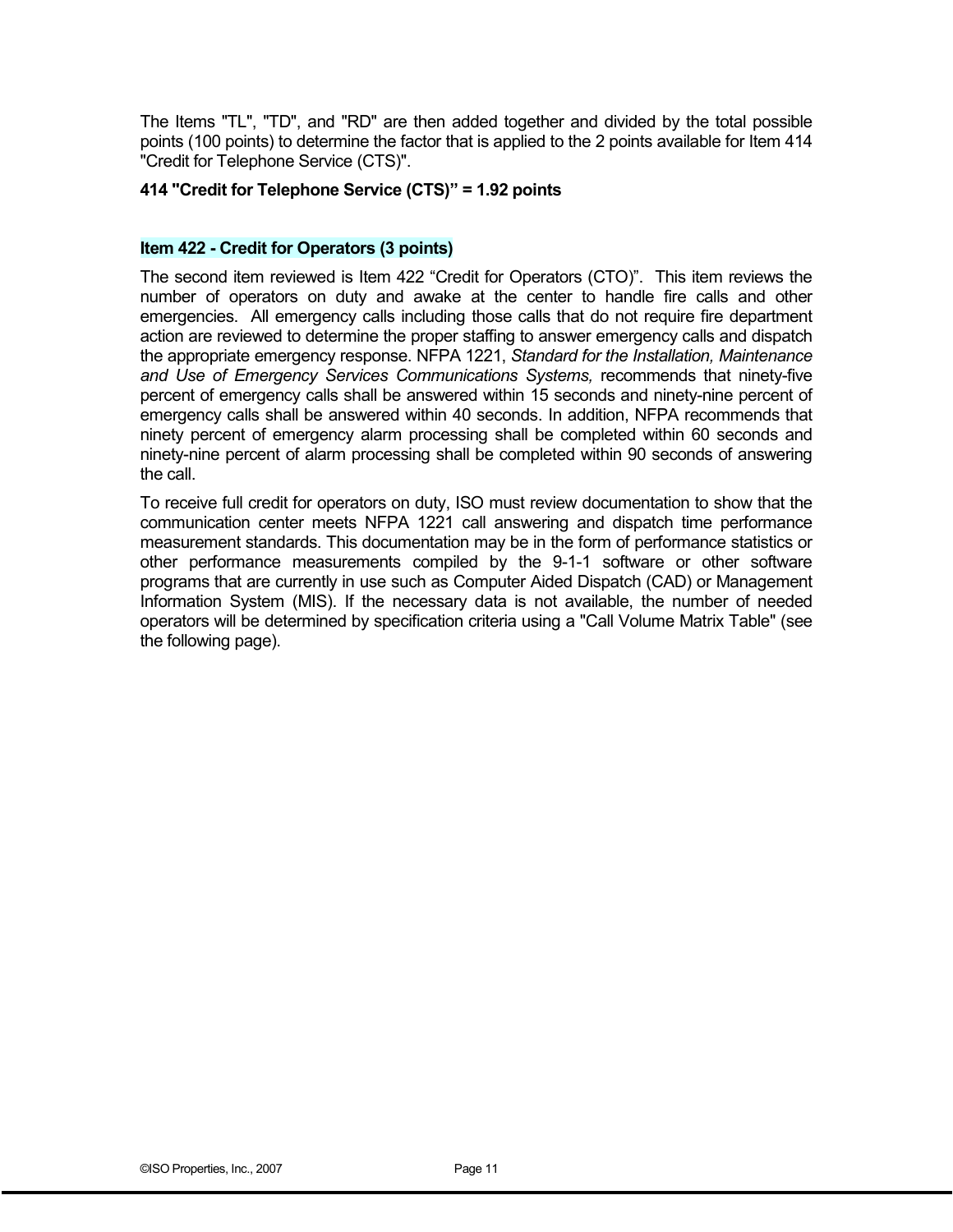#### **CALL VOLUME MATRIX TABLE #1 For Public Safety Answering Points that Perform Call Taking and Dispatching**

| <b>Alarms per Year</b> | <b>Number of Needed</b><br><b>Telecommunicators</b> |
|------------------------|-----------------------------------------------------|
| Less than 731          | $1*$                                                |
| 731 to 10,000          | 2                                                   |
| 10,001 to 25,000       | 4**                                                 |
| 25,001 to 50,000       | $5**$                                               |
| 50,001 to 100,000      | ճ**                                                 |
| 100,001 to 150,000     | 7**                                                 |
| 150,001 to 200,000     | ጸ**                                                 |
| 200,001 to 250,000     | 9**                                                 |
| 250,001 to 300,000     | $10^{**}$                                           |
| Over 300,000***        | $1***$                                              |

#### **CALL VOLUME MATRIX TABLE #2 For Public Safety Answering Points that Perform Call Taking Without Dispatching**

| <b>Alarms per Year</b> | <b>Number of Needed</b><br><b>Telecommunicators</b> |
|------------------------|-----------------------------------------------------|
| Less than 10,001       |                                                     |
| 10,001 to 50,000       | 2                                                   |
| 50,001 to 100,000      | 4**                                                 |
| 100,001 to 150,000     | 5**                                                 |
| 150,001 to 200,000     | ճ**                                                 |
| 200,001 to 250,000     | 7**                                                 |
| 250,001 to 300,000     | ጸ**                                                 |
| Over 300,000***        | g**                                                 |

*\* Communication centers that provide emergency medical dispatching (EMD) protocols need two telecommunicators on duty at all times.* 

*\*\* Includes a supervisor in the communication center.* 

*\*\*\* For every 10 additional calls (alarms) that are averaged per hour (87,600 calls per year), one additional telecommunicator is added.*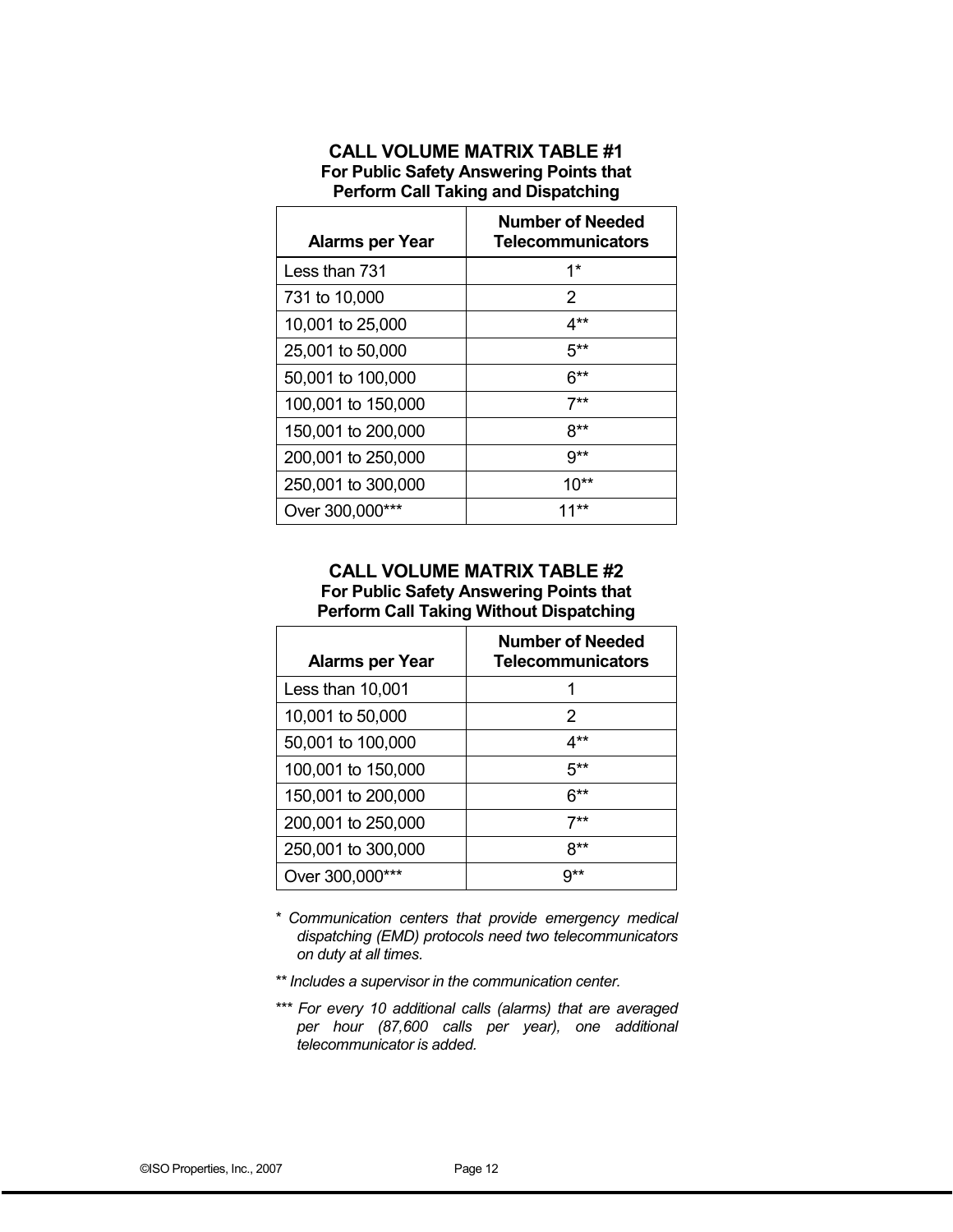To determine the score for Item 422, two sub-Items (421.A and 421.B) are summed. The details are as follows:

| Item 421 - "Review of Operators (PO)"                                                                                                                                                           | Earned<br><b>Credit</b> | <b>Credit</b><br><b>Available</b> |
|-------------------------------------------------------------------------------------------------------------------------------------------------------------------------------------------------|-------------------------|-----------------------------------|
| A. Number of operators on-duty (OD):<br>For maximum credit, there should be 3 operators on duty<br>at all times. There are an average of 3.00 operators on<br>duty at the communication center. | 80.00                   | 80                                |
| B. Number of operators awake at all times (OA):<br>For maximum credit, all operators should be awake at all<br>times. There is an average of 3.00 operators awake at all<br>times.              | 20.00                   | 20                                |
| Review of Operators (PO) total:                                                                                                                                                                 | 100.00                  | 100                               |

After the items "OD" and "OA" are summed up to determine the points received for the "Review of Operators", the sum is divided by the total possible points (100 points) to determine the factor that is applied to the 3 points available for Item 422 "Credit for Operators (CTO)".

#### **Item 422 "Credit for Operators (CTO)" = 3.00 points**

#### **Item 432 - Credit for Dispatch Circuits (5 points)**

The third item reviewed is Item 432 "Credit for Dispatch Circuits (CDC)". This item reviews the dispatch circuit facilities used to transmit alarms to fire department members. A "Dispatch Circuit" is defined in NFPA 1221 as "A circuit over which an alarm is transmitted from the communications center to an emergency response facility (ERF) or emergency response units (ERUs) to notify ERUs to respond to an emergency". All fire departments (except single fire station departments with full-time firefighter personnel receiving alarms directly at the fire station) need adequate means of notifying all firefighter personnel of the location of reported structure fires. The dispatch circuit facilities should be in accordance with the general criteria of NFPA 1221. "Alarms" are defined in this Standard as "A signal or message from a person or device indicating the existence of an emergency or other situation that requires action by an emergency response agency".

There are two different levels of dispatch circuit facilities provided for in the Standard – a primary dispatch circuit and a secondary dispatch circuit. In jurisdictions that receive 730 alarms or more per year (average of two alarms per 24-hour period), two separate and dedicated dispatch circuits, a primary and a secondary, are needed. In jurisdictions receiving fewer than 730 alarms per year, a second dedicated dispatch circuit is not needed. Dispatch circuit facilities installed but not used or tested (in accordance with the NFPA Standard) receive no credit.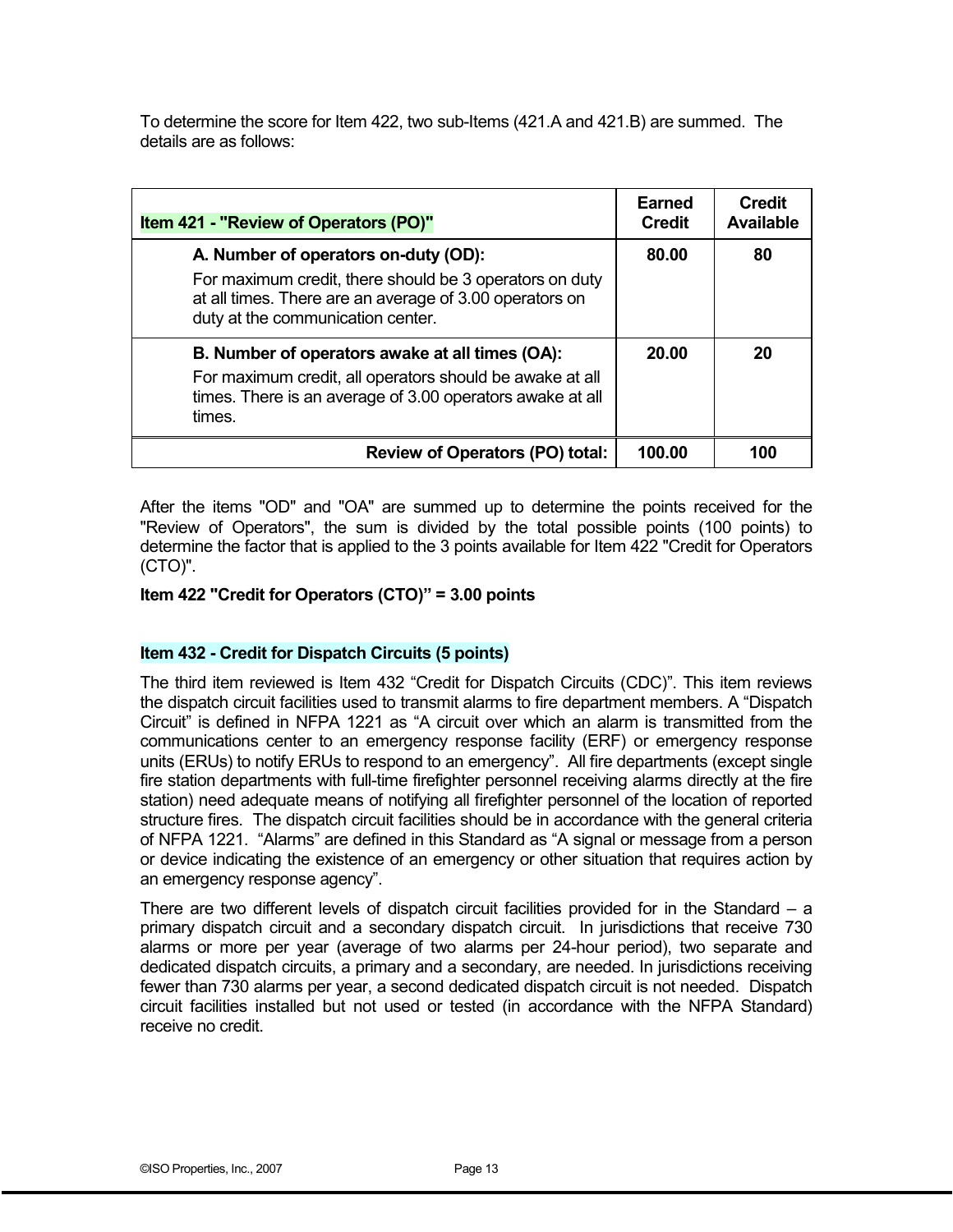The score for Credit for Dispatch Circuits (CDC) is influenced by monitoring for integrity of the primary dispatch circuit. There are up to 1.5 points available for this Item. Monitoring for integrity involves installing automatic systems that will detect faults and failures and send visual and audible indications to appropriate communications center (or dispatch center) personnel. ISO uses NFPA 1221 to guide the evaluation of this item.

Additional points are available for dispatch recording facilities at the Communication Center. All alarms that are transmitted over the required dispatch circuits need to be automatically recorded (including the dates and times of transmission) to earn the maximum points in this item.

ISO's evaluation includes a review of the communication system's emergency power supplies. To receive maximum credit, two sources of power need to be provided for the operation of the communications network including dispatch circuits and its related support systems and equipment. A common arrangement is to have the primary power come from a utility distribution system and a secondary power source from an automatic starting emergency engine-generator and/or an Uninterruptible Power Supply (UPS) and Battery System – (SEPSS-Stored Emergency Power Supply Systems).

To determine the score for Item 432, four sub-items (Item 431.A, Item 431.B, Item 431.C and Item 431.D) needed to be evaluated.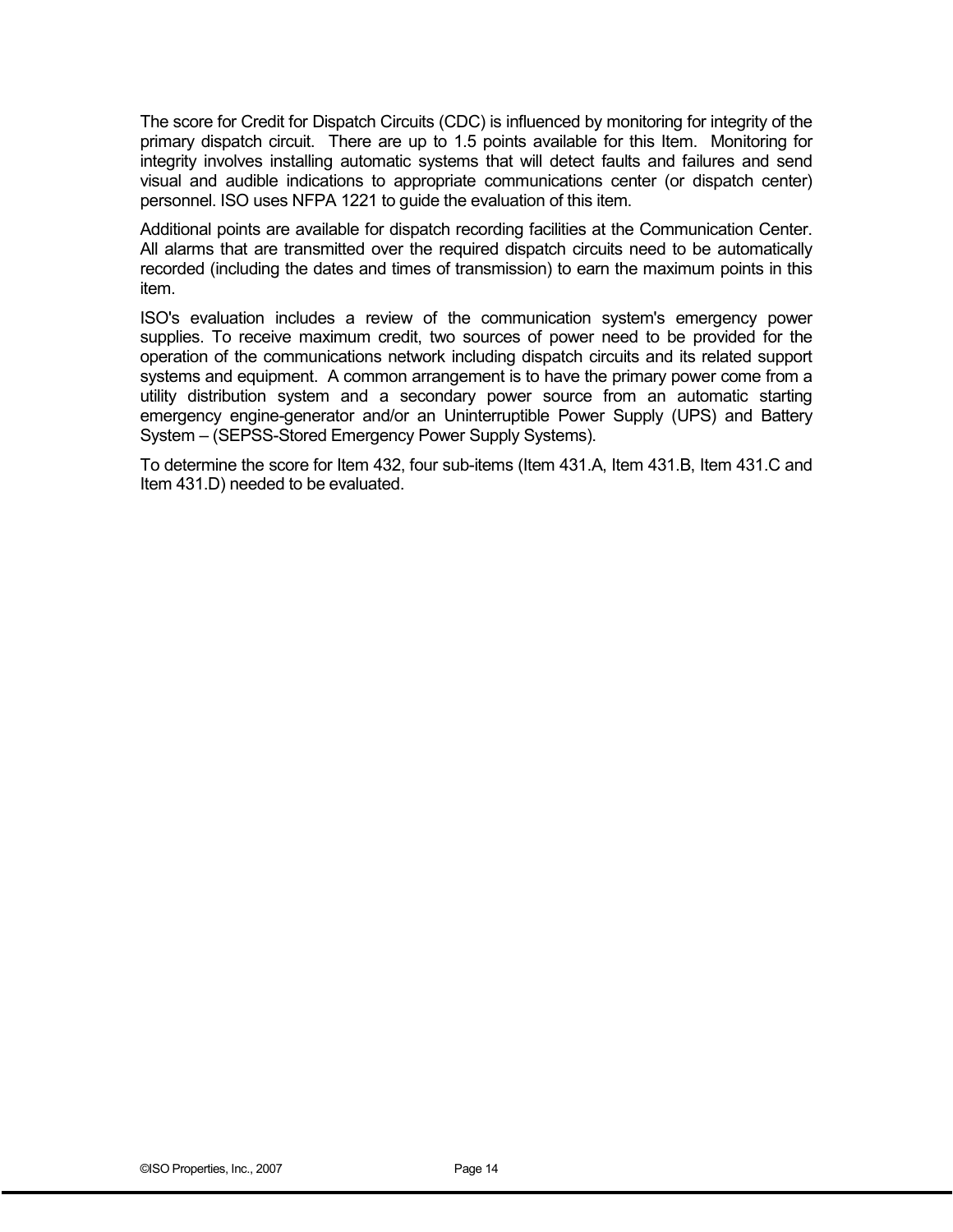| Item 432 - "Credit for Dispatch Circuits (CDC)"                                                                                                                                                                                                                | <b>Earned</b><br><b>Credit</b> | <b>Credit</b><br><b>Available</b> |
|----------------------------------------------------------------------------------------------------------------------------------------------------------------------------------------------------------------------------------------------------------------|--------------------------------|-----------------------------------|
| Item 431A - "Dispatch Circuits Provided"                                                                                                                                                                                                                       | 40.00                          | 40                                |
| The points are determined by prorating the value of the<br>type of dispatch circuit using the percentage of<br>members dependent upon each circuit.                                                                                                            |                                |                                   |
| Item 431B - "Monitoring for Integrity of Circuit"                                                                                                                                                                                                              | 0.00                           | 30                                |
| For maximum credit, the dispatch circuit should have an<br>automatic system that will detect faults and failures and<br>send visual and audible indications to appropriate<br>personnel. These systems are subject to field<br>verification and demonstration. |                                |                                   |
| Item 431C - "Dispatch Recording Facilities at Communication<br>Center"                                                                                                                                                                                         | 10.00                          | 10                                |
| For maximum credit, all alarms that are transmitted over<br>the required dispatch circuits need to be automatically<br>recorded.                                                                                                                               |                                |                                   |
| Item 431D - "Emergency Power Supply"                                                                                                                                                                                                                           | 16.00                          | 20                                |
| For maximum credit, emergency power supplies need<br>to be provided and regularly tested (one hour weekly,<br>under load, with test documentation).                                                                                                            |                                |                                   |
| Item 431E - "When no circuit is needed"                                                                                                                                                                                                                        | 0.00                           | 100                               |
| If all responding firefighters are in the same building as<br>the communication center and are alerted, no dispatch<br>circuit is needed and the maximum points are credited.<br>However, the community does not operate in this<br>fashion.                   |                                |                                   |
| <b>Dispatch Circuits (DC) total:</b>                                                                                                                                                                                                                           | 66.00                          | 100                               |

The score that Watertown and FD received for Item 432 was calculated as follows:

After the Items in 431 are summed up to determine the points received for the "Credit for Dispatch Circuits (CDC)", the sum is divided by the total possible points (100 points) to determine the factor that is applied to the 5 points available for Item 432 "Credit for Dispatch Circuits (CDC)".

**Item 432 "Credit for Dispatch Circuits (CDC)" = 3.30 points**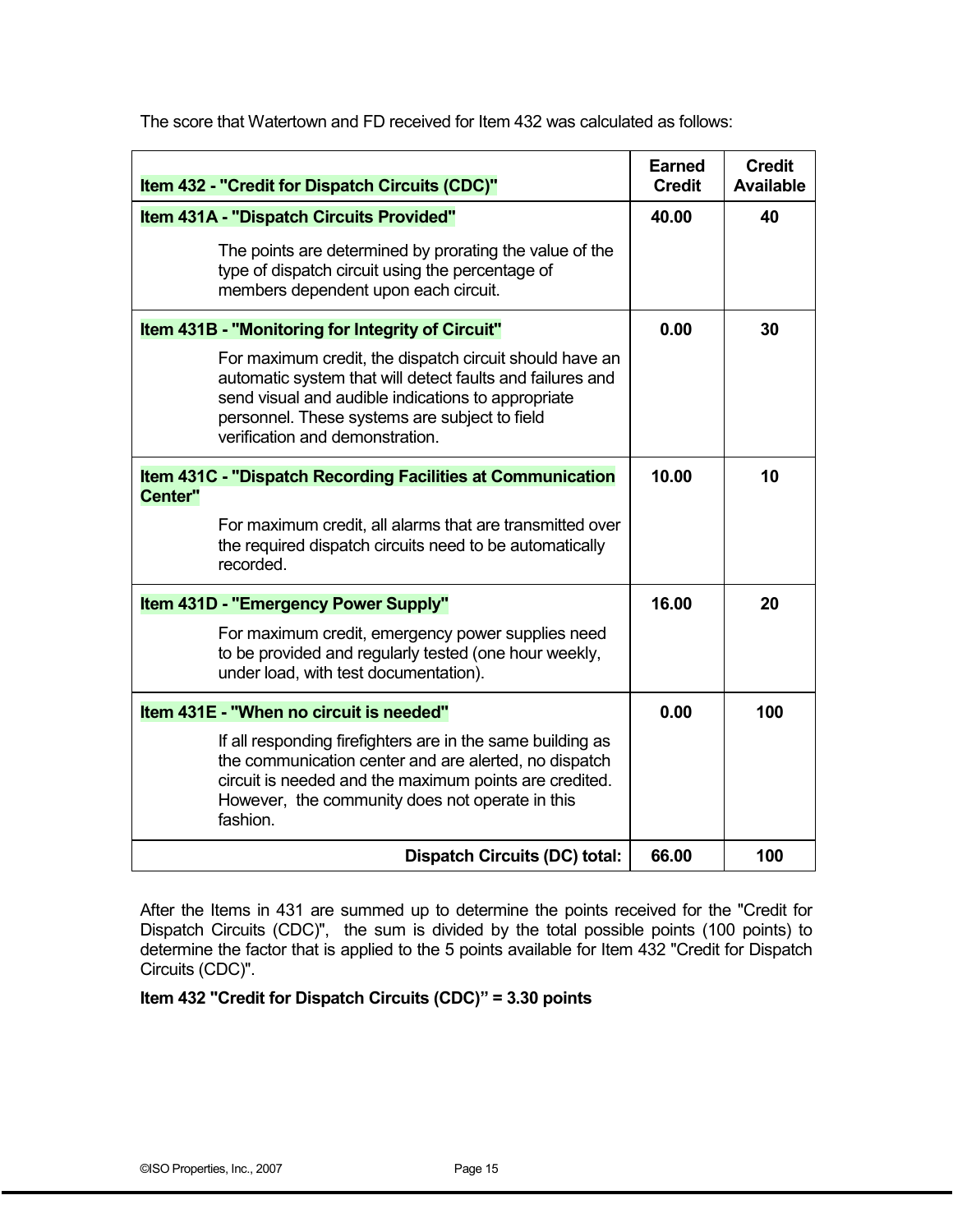The final step in determining the credit for "Receiving and Handling Fire Alarms" is to add Item 414, Item 422, and Item 432:

| <b>Item</b>                                              | Earned<br><b>Credit</b> | <b>Credit</b><br><b>Available</b> |
|----------------------------------------------------------|-------------------------|-----------------------------------|
| 414. Credit for Telephone Service (CTS)                  | 1.92                    |                                   |
| 422. Credit for Operators (CTO)                          | 3.00                    |                                   |
| 432. Credit for Dispatch Circuits (CDC)                  | 3.30                    | 5                                 |
| Item 440. Credit for Receiving and Handling Fire Alarms: | 8.22                    | 10                                |

#### **Fire Department**

Fifty percent of a community's overall score is based upon the fire department's structure fire suppression system. ISO's field representative evaluated:

- -Engine and ladder/service vehicles including reserve apparatus
- -Equipment carried
- -Distribution of fire companies
- -Available and/or responding firefighters
- -Automatic Aid with neighboring fire departments
- -**Training**

#### **Basic Fire Flow**

The Basic Fire Flow for the community is determined by the review of the Needed Fire Flows for selected buildings in the community. The following building addresses were used to determine the Basic Fire Flow:

- 6500 gpm 1005 9 Avenue, Watertown
- 5500 gpm 1900 4 Avenue, Watertown
- 5500 gpm 1109 9th Avenue, Watertown
- 5000 gpm 200 9 Street, Watertown
- 5000 gpm 1501-1521 9 Avenue, Watertown

The fifth largest Needed Fire Flow is determined to be the Basic Fire Flow. Since the FSRS develops a PPC for properties with a Needed Fire Flow of 3,500 gpm or less, the maximum that the Basic Fire Flow can be is 3,500 gpm. The Basic Fire Flow for Watertown and FD has been determined to be 3500 gpm.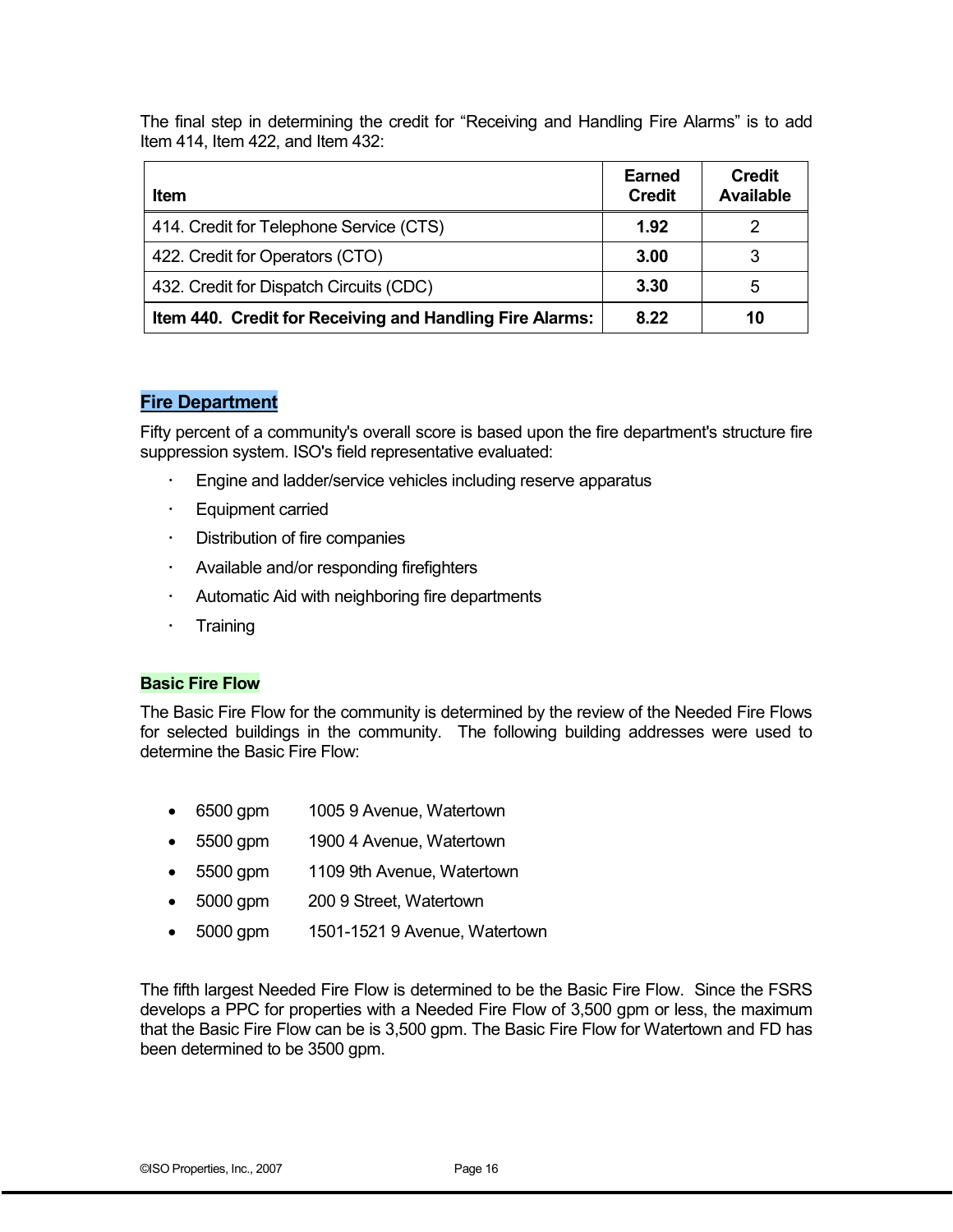#### **Item 513 - Credit for Engine Companies (10 points)**

The first item reviewed is Item 513 "Credit for Engine Companies (CEC)". This item reviews the number of engine companies, their pump capacity, hose testing, pump testing and the equipment carried on the in-service pumpers. To be recognized, pumper apparatus must meet the general criteria of NFPA 1901, *Standard for Automotive Fire Apparatus* which include a minimum 250 gpm pump, an emergency warning system, a 300 gallon water tank, and hose.

The review of the number of needed pumpers considers the Basic Fire Flow; the response distance to built-upon areas; the method of operation; and the response outside the city. Multiple alarms, simultaneous incidents, and life safety are not considered.

**Item 510.A. Number of Needed Engine Companies (NE):** 

| <b>BASIC FIRE FLOW, GPM</b> | <b>ENGINE COMPANIES</b> |
|-----------------------------|-------------------------|
| 500 - 1.000                 |                         |
| $1,250 - 2,500$             |                         |
| $3,000 - 3,500$             |                         |

The FSRS indicates that a minimum of 3 engine companies are needed in the fire district to suppress fires in structures with a Needed Fire Flow of 3,500 gpm or less. This number is calculated as follows:

The greater of:

- a) 3 engine companies to support a Basic Fire Flow of 3500 gpm.
- b) 1 engine company to provide fire suppression services to areas with a reasonable number of properties without a responding fire station within 1½ miles.
- c) 2 engine companies based upon the fire department's method of operation to provide a minimum two engine response to all first alarm structure fires.

There are 0.66666668653 additional engine companies needed for response outside the city.

The FSRS recognizes that there are 3 engine companies in service.

For maximum credit, at least two engine companies should respond to all reported first alarms for fires in buildings (except when only one engine company is needed). The credit for engine companies has been reduced by 0.0 percent because the FSRS review deemed there is an adequate response to all reported fires in the district.

For each in-service engine, ISO reviews the pump capacity (as indicated by a pumper test), the hose (including hose testing) and the equipment carried.

For maximum credit, pumper service tests must be done annually and documented. ISO evaluates the pumper service tests using NFPA 1911, *Standard for the Inspection, Maintenance, Testing and Retirement of In-service Automotive Fire Apparatus*. This Standard indicates that the service tests should be conducted for:

- 20 minutes @ 100% capacity at 150 psi
- 10 minutes @ 70% capacity at 200 psi
- 10 minutes @ 50% capacity at 250 psi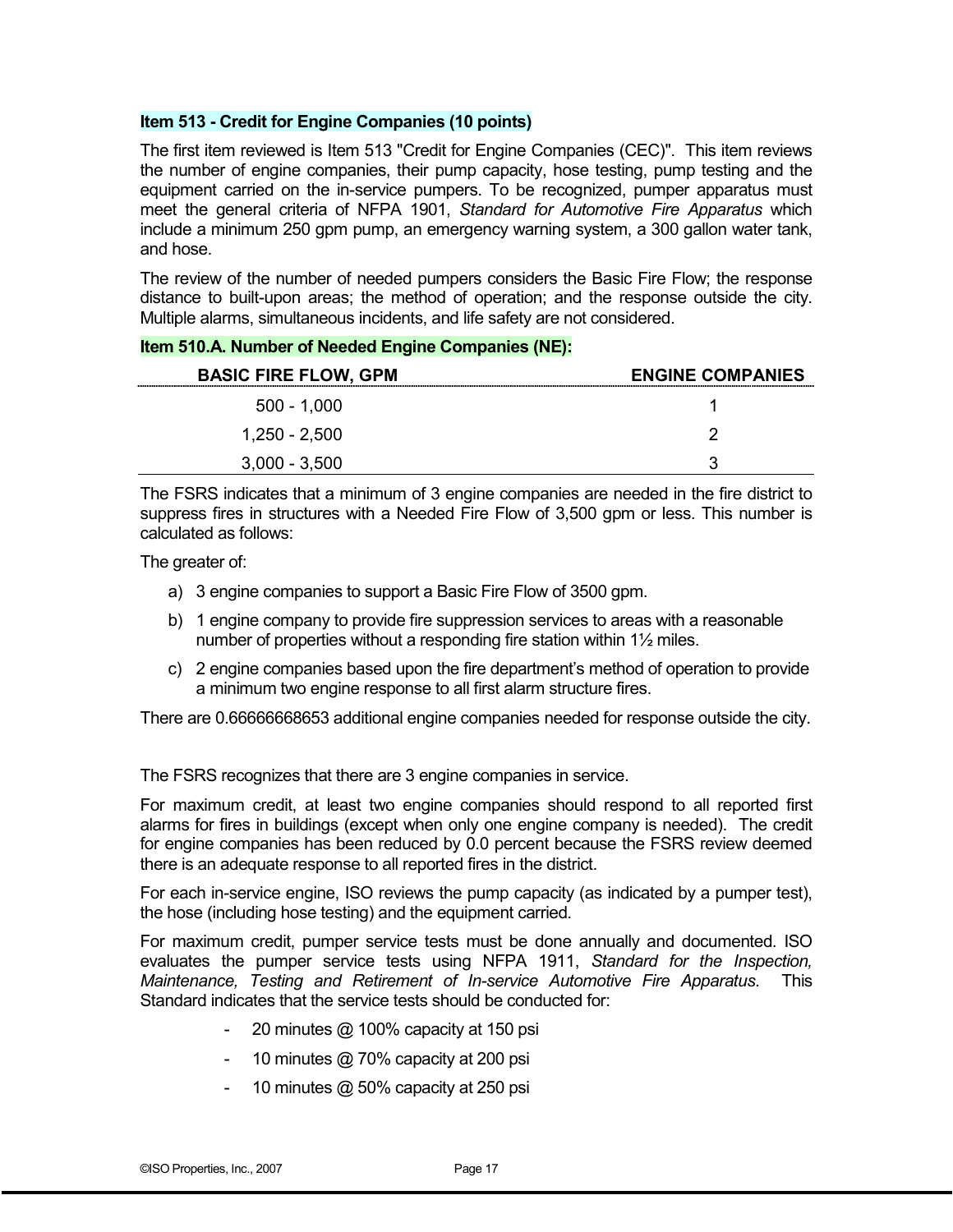Other factors such as the "overload test" are not evaluated in the FSRS and are not required for FSRS credit.

For maximum credit, hose tests must be performed annually and documented. ISO evaluates a hose testing program using NFPA 1962, *Standard for the Inspection, Care, and Use of Fire Hose, Couplings and Nozzles and the Service Testing of Fire Hose*.

The FSRS also reviews Automatic Aid. Automatic Aid is considered in the review as assistance dispatched automatically by contractual agreement between two communities or fire districts. That differs from mutual aid or assistance arranged case by case. ISO will recognize an Automatic Aid plan under the following conditions:

- It must be prearranged for first alarm response according to a definite plan. It is preferable to have a written agreement, but ISO may recognize demonstrated performance.
- The aid must be dispatched to reported structure fires on the initial alarm.
- The aid must be provided 24 hours a day, 365 days a year.
- The aid must offset a need in the community ISO is surveying. For example, if a community needs a ladder company and the fire department does not have one, but a neighboring community's ladder company responds by Automatic Aid agreement, credit may be available.
- The aiding ladder company must cover at least 50% of the needed ladder company Standard Response District by hydrant count in the community being graded.

FSRS Item 512.D "Automatic Aid Engine Companies" responding on first alarm and meeting the needs of the city for basic fire flow and/or distribution of companies are factored based upon the value of the Automatic Aid plan (up to 0.90 can be used as the factor). The Automatic Aid factor is determined by a review of the Automatic Aid provider's communication facilities, how they receive alarms from the graded area, inter-department training between fire departments, and the fire ground communications capability between departments.

For each engine company, the credited Pump Capacity (PC), the Hose Carried (HC), the Equipment Carried (EC) and a factor for an overweight apparatus all contribute to the calculation for the percent of credit the FSRS provides to that engine company.

After the Items in 512 are summed to determine the points received for the "In Service Total (EC)", the sum is divided by the total possible points and then multiplied by the Needed Engine Companies (NE). Next, this is multiplied by the appropriate factor representing the percent of built-upon area of the city with first alarm response of one or two engine companies. Finally, this product is multiplied by the 10 points available for Item 513 "Credit for Engine Companies (CEC)" to determine the final score for this item.

#### **Item 513 "Credit for Engine Companies (CEC)" = 9.31 points**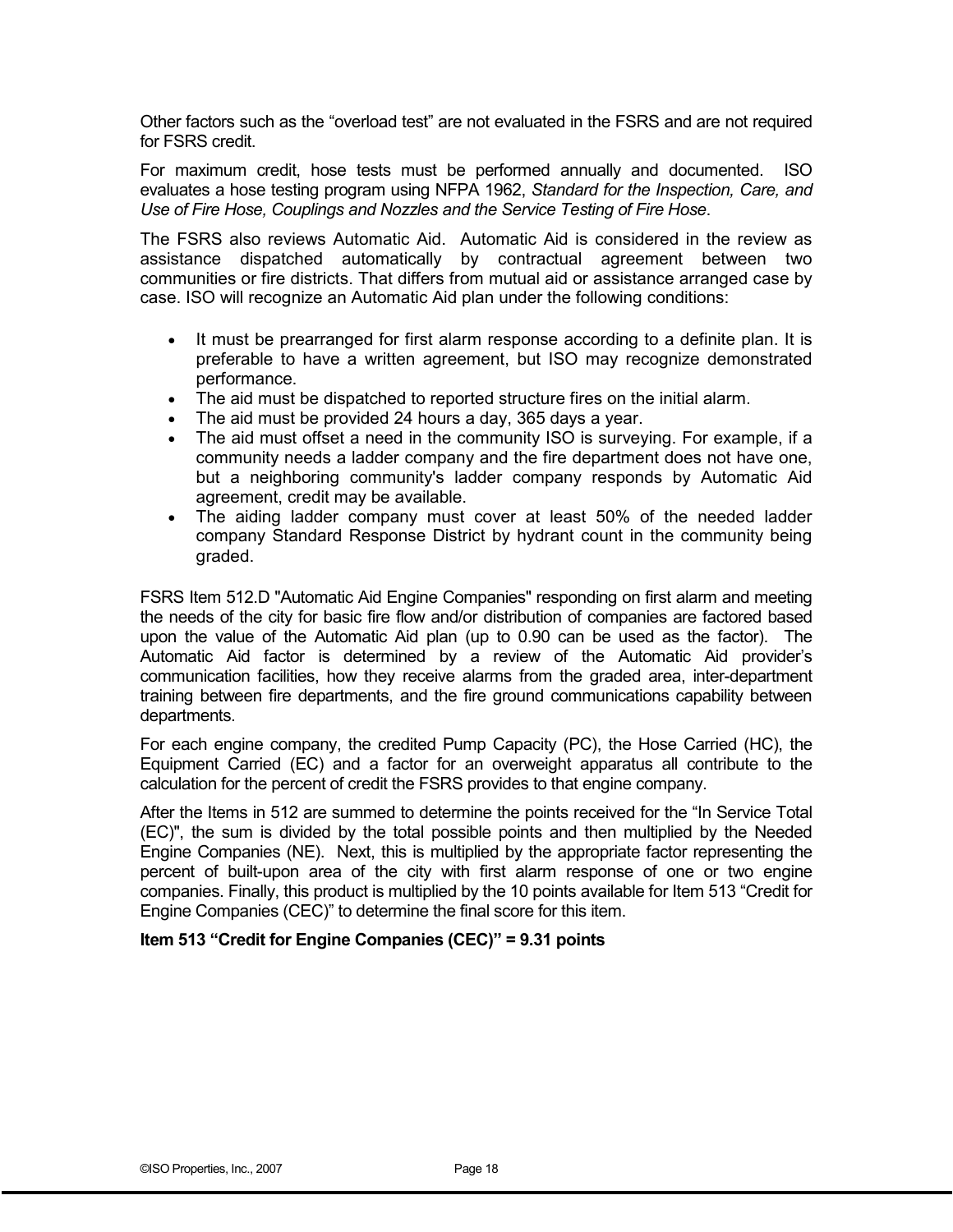#### **Item 523 - Credit for Reserve Pumpers (1 point)**

The second pumper item reviewed is Item 523 "Credit for Reserve Pumpers (CRP)". This item reviews the number and adequacy of the pumpers and their equipment with one (or more in larger communities) pumper out of service. The number of needed reserve pumpers is 1 for each 8 needed engine companies determined in Item 513, or any fraction thereof. The number of reserve pumpers credited in this item will not exceed the number of needed reserve pumpers. If only one reserve pumper is needed, and more than one reserve pumper is provided in the city, only the best equipped reserve pumper will be credited. Reserve pumpers are reviewed for pump capacity, hose carried, and equipment in the same manner as described in Item 512 except that Automatic Aid reserve pumpers are not considered.

The value of the Reserve Pumper Credit (RPC) is determined by multiplying the credited Pump Capacity (PC) times the credit for the Hose Carried (HC) times the credit for the Equipment Carried (EC) times the factor for an overweight apparatus.

After the items in 521 are factored to determine the points received for each reserve pumper, the reserve pumper with the largest points is selected for the Reserve Pumper Credit (RPC). The value for RPC is added to the value in Item 512 determined above. Next, the best equipped in-service pumper is subtracted from the in-service and reserve total. difference is then divided by the total the possible points times the Needed Engine Companies (NE). Finally, this quotient is multiplied by the 1 point available for Item 523 "Credit for Reserve Pumpers (CRP)".

#### **Item 523 "Credit for Reserve Pumpers (CRP)" = 0.87 points**

#### **Item 532 – Credit for Pumper Capacity (5 points)**

The next item reviewed is Item 532 "Credit for Pumper Capacity (CPC)". The total pump capacity available should be sufficient for the Basic Fire Flow of 3500 gpm in Watertown and FD. The maximum needed pump capacity credited is the Basic Fire Flow of the community. The pump capacity is obtained by test at the rated pump pressure. Credit is limited to 80 percent of rated capacity if no test data is available within two years of the survey date. Less than 80 percent may be credited if other mechanical features of the apparatus indicate a generally poor mechanical condition.

The existing pump capacity (EP) represents the capacity of in-service pumpers, pumperladder, and pumper-service trucks that were credited in Item 513.

The reserve pump capacity (RP) is that capacity of reserve pumpers, reserve pumper-ladder, and pumper-service trucks that were credited in Item 523. One-half the capacity of permanently-mounted pumps capable of delivering at least 50 gpm at 150 psi on other apparatus, reserve pumpers and reserve pumper-ladder and reserve pumper-service trucks not credited in Items 513 or 523 is credited in this item. This capacity is expressed as "OP".

Automatic Aid pumper capacity is that capacity of pumpers credited as Automatic Aid in Item 513. The capacity credited does not exceed the percent determined by the value of the Automatic Aid plan determined in Item 512.D multiplies by the creditable pump capacity for each Automatic Aid pumper. This capacity is expressed as AAP.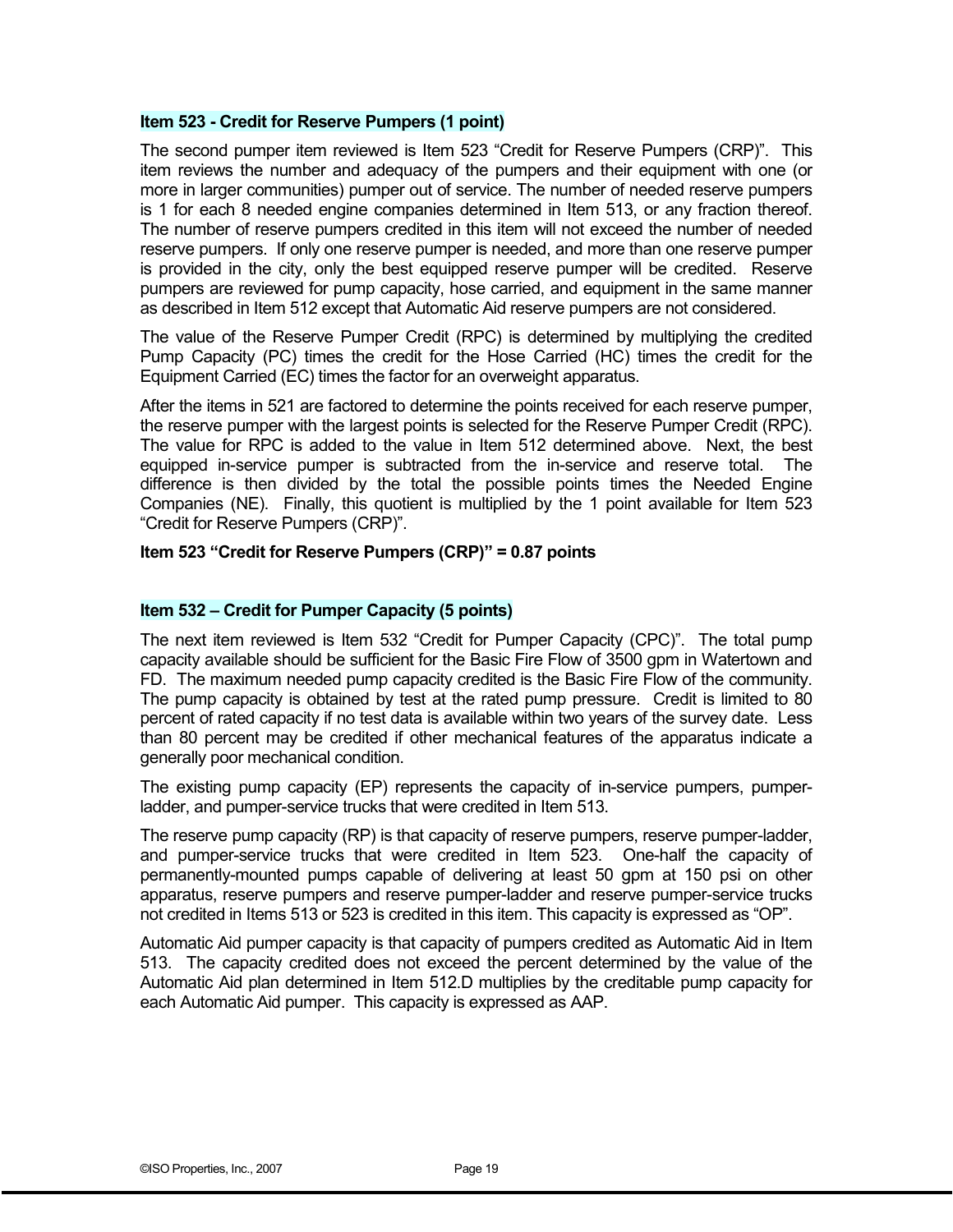The sum of the capacities determined for EP, RP, OP, and AAP is 6200 gpm. The FSRS limits the total capacity to the Basic Fire Flow of 3500 gpm. Next, this capacity is divided by the Basic Fire Flow. Finally, this factor is multiplied by the 5 points available for Item 532 "Credit for Pumper Capacity (CPC)".

#### **Item 532 "Credit for Pumper Capacity (CPC)" = 5.00 points**

#### **Item 549 – Credit for Ladder Service (5 points)**

The next item reviewed is Item 549 "Credit for Ladder Service (CLS)". This item reviews the number of response areas within the city with 5 buildings that are 3 or more stories or 35 feet or more in height, or with 5 buildings that have a Needed Fire Flow greater than 3.500 gpm. or any combination of these criteria. The height of all buildings in the city, including those protected by automatic sprinklers, is considered when determining the number of needed ladder companies. When no individual response area alone needs a ladder company, at least one ladder company is needed if buildings in the city meet the above criteria. The number and type of apparatus is dependent upon the height of buildings, Needed Fire Flow and response distance.

Response areas not needing a ladder company should have a service company. A service company is an apparatus with some or all of the equipment identified in Table 544.A (see the following pages).

The number of ladder or service companies, the height of the aerial ladder, aerial ladder testing and the equipment carried on the in-service ladder trucks and service trucks is compared with the number of needed ladder trucks and service trucks and an FSRS equipment list (Table 544 A, B, and C). Ladder trucks must meet the general criteria of NFPA 1901, *Standard for Automotive Fire Apparatus* to be recognized.

The number of needed ladder-service trucks is dependent upon the number of buildings 3 stories or 35 feet or more in height, buildings with a Needed Fire Flow greater than 3,500 gpm, the response distance to built-upon areas, the method of operation and the response outside the city.

The FSRS indicates that a minimum of 1 ladder company is needed. This is calculated as follows:

1 ladder company due to the number of buildings with a Needed Fire Flow over 3,500 gpm or 3 stories or more in height, the response distance to built-upon areas or the method of operation.

There are 0 additional ladder companies needed because 10% or less of the responses outside of the district result in a reduction of the ladder companies left in the district to 50% or less of the normal strength level.

The FSRS recognizes that there are 1 ladder company in service.

For maximum credit, a ladder or service company should respond on first alarms to all reported fires in buildings. It was determined the ladder or service company response is to 100% of first alarm fires in buildings.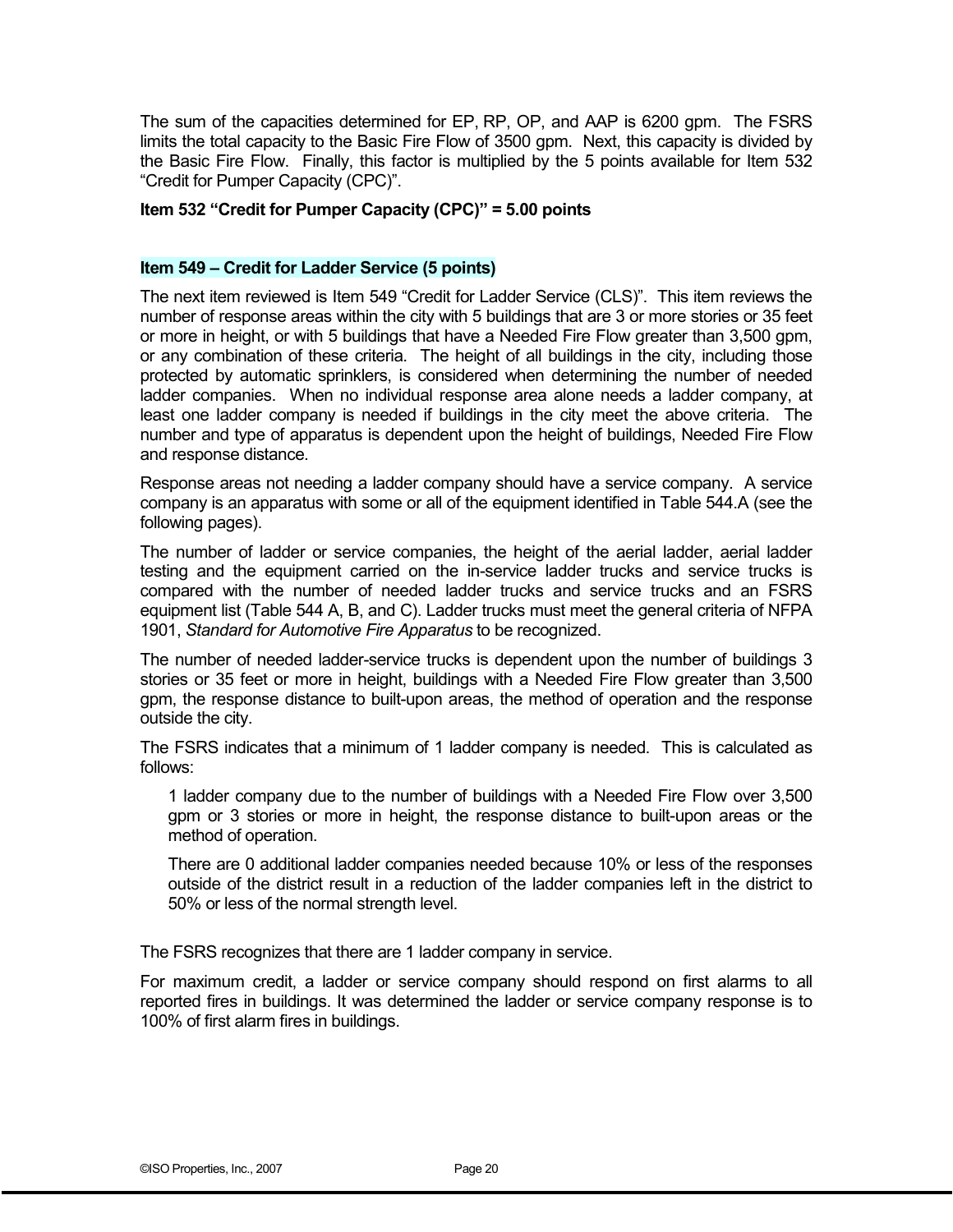The FSRS indicates that a minimum of 0 service companies are needed. This need is calculated as follows:

0 service companies due to the number of buildings with a Needed Fire Flow over 3,500 gpm or 3 stories or more in height, the response distance to built-upon areas or the method of operation.

The FSRS recognizes that there are 0 service companies in service.

Ladders, tools and equipment normally carried on ladder trucks are needed not only for ladder operations but also for forcible entry, ventilation, salvage, overhaul, lighting and utility control.

If a ladder company is needed, the available equipment items in Table 544.A are summed to determine the points received for a Service Company, and available equipment items in Table 544.B are summed to determine the additional equipment points available for a Ladder Company. Table 544.A and 544.B points are added together to determine the total possible points available out of a possible 784 points.

Tests and sample forms for recording tests for aerial ladder and elevating platforms are described in NFPA 1911, *Standard for the Inspection, Maintenance, Testing and Retirement of In-service Automotive Fire Apparatus*.

If a service company is needed, the available equipment items are summed in Table 544.A. If additional ground ladders are needed for the service company, the assigned points for each available ground ladder up to 4 (from Table 544.B) are added to the points determined in Table 544.A.

All ladder company equipment, available service company equipment, available engineladder company equipment and available engine-service company equipment are summed. This sum is then divided by the sum of 784 points multiplied by the Needed Ladder (NL) plus 334 points multiplied by the Needed Service (NS) companies plus any points assigned for any additional ladders from Table 544.B.

Next, this factor is multiplied by the appropriate factor (A) representing the percent of builtupon area of the city with first alarm response of a ladder, service, engine-ladder or engineservice company to fires in buildings. Finally, this product is multiplied by the 5 points available for Item 549 "Credit for Ladder Service (CLS)".

**Item 549 "Credit for Ladder Service (CLS)" = 4.45 points**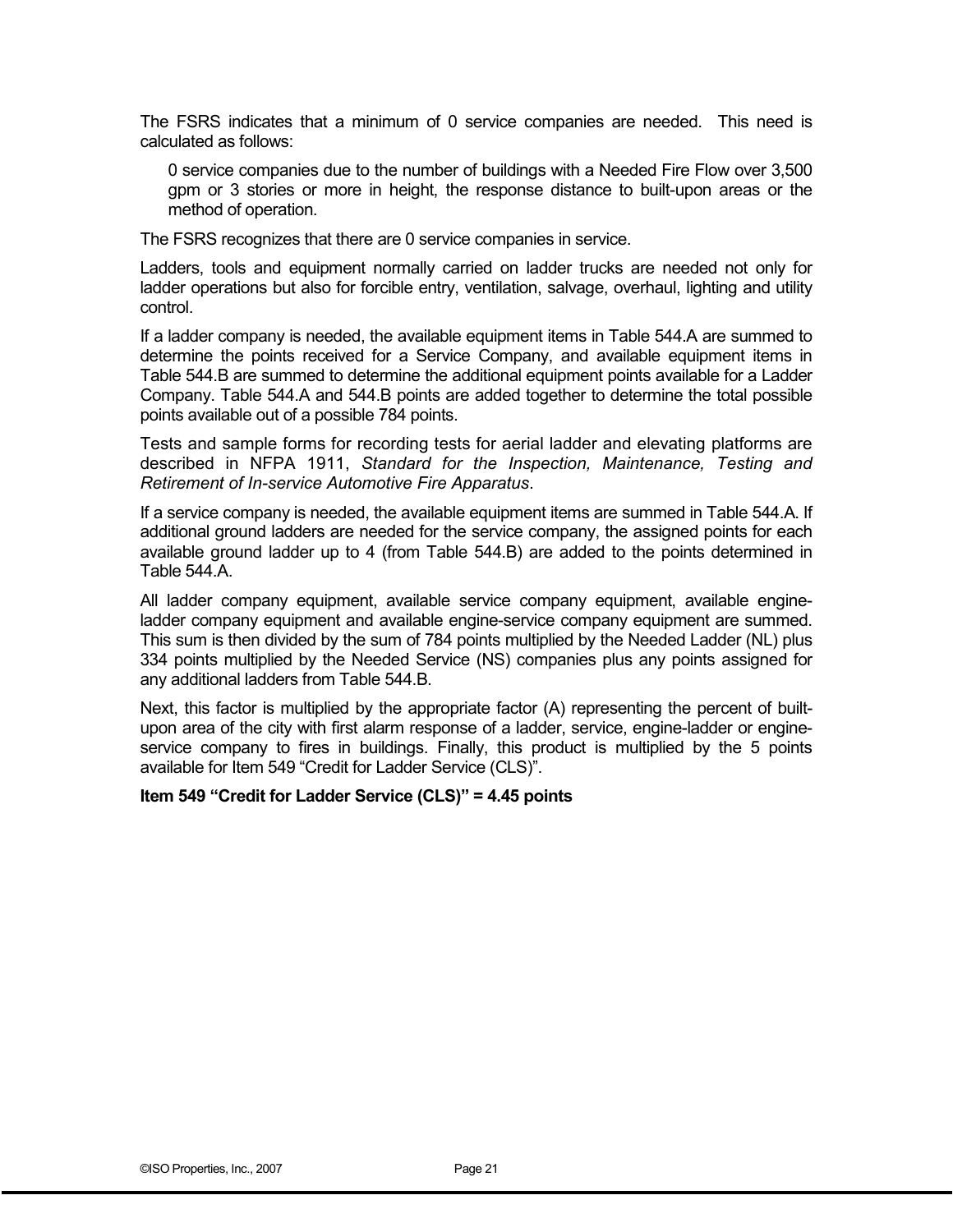#### **Item 553 – Credit for Reserve Ladder and Service Trucks (1 point)**

The next item reviewed is Item 553 "Credit for Reserve Ladder and Service Trucks (CRLS)". This item considers the adequacy of ladder and service apparatus when one (or more in larger communities) of these apparatus are out of service. The number of needed reserve ladder and service trucks is 1 for each 8 needed ladder and service companies that were determined to be needed in Item 540, or any fraction thereof. When 8 or less ladder and service companies are needed, and 1 or more ladder companies are needed, the reserve truck should be a ladder truck. When the number of needed reserve ladder and service trucks exceeds the number of needed reserve ladder trucks, the difference is considered as needed reserve service trucks.

The number of in-service ladder and service trucks considered out of service is determined by the number of needed reserve ladder and service trucks. The in-service ladder and service trucks credited in Item 549 having the largest number of points is what is considered as out of service. The equipment on credited reserve ladder and service trucks shall be reviewed by application of Tables 544.A, 544.B and 544.C.

The number of reserve ladder trucks credited in this item shall not exceed the number of needed reserve ladder and service trucks. If only one reserve ladder is needed, and if more than one reserve ladder or service truck is provided in the city, only the best equipped reserve ladder or service truck will be credited.

All ladder company equipment, available service company equipment, available engineladder company equipment and available engine-service company equipment are summed.

After the points for all reserve ladder and service equipment is determined, the reserve ladder service truck with the largest points is selected. This value is added to the value of all inservice ladder and service company equipment determined in Item 549. Next, the best equipped in-service ladder or service truck is subtracted from the in-service and reserve total. The difference is then divided by the total possible points for a ladder truck times the Needed Ladder (NL) plus the total possible points times the Needed Service (NS) plus any assigned points for any additional ladders needed from Table 544.B. Finally, this quotient is multiplied by the 1 point available for Item 553 "Credit for Reserve Ladder and Service Trucks (CRLS)".

#### **Item 553 "Credit for Reserve Ladder and Service Trucks (CRLS)" = 0.00 points**

#### **Item 561 – Credit for Distribution (4 points)**

Next, Item 561 "Credit for Distribution (CD)" is reviewed. This Item examines the number and adequacy of existing engine and ladder-service companies to cover built-upon areas of the city. The built-upon area of the city should have a fully equipped first-due engine company within 1½ miles and a fully equipped ladder-service company within 2½ miles.

To determine the Credit for Distribution, first the Existing Engine Company (EC) points and the Existing Engine Companies (EE) determined in Item 513 are considered along with Ladder Company Equipment (LCE) points, Service Company Equipment (SCE) points, Engine-Ladder Company Equipment (ELCE) points, and Engine-Service Company Equipment (ESCE) points determined in Item 549.

Secondly, a determination is made of the percentage of built upon area within 1½ miles of a first-due engine company and within 2½ miles of a first-due ladder-service company.

#### **Item 561 "Credit for Distribution (CD)" = 2.39 points**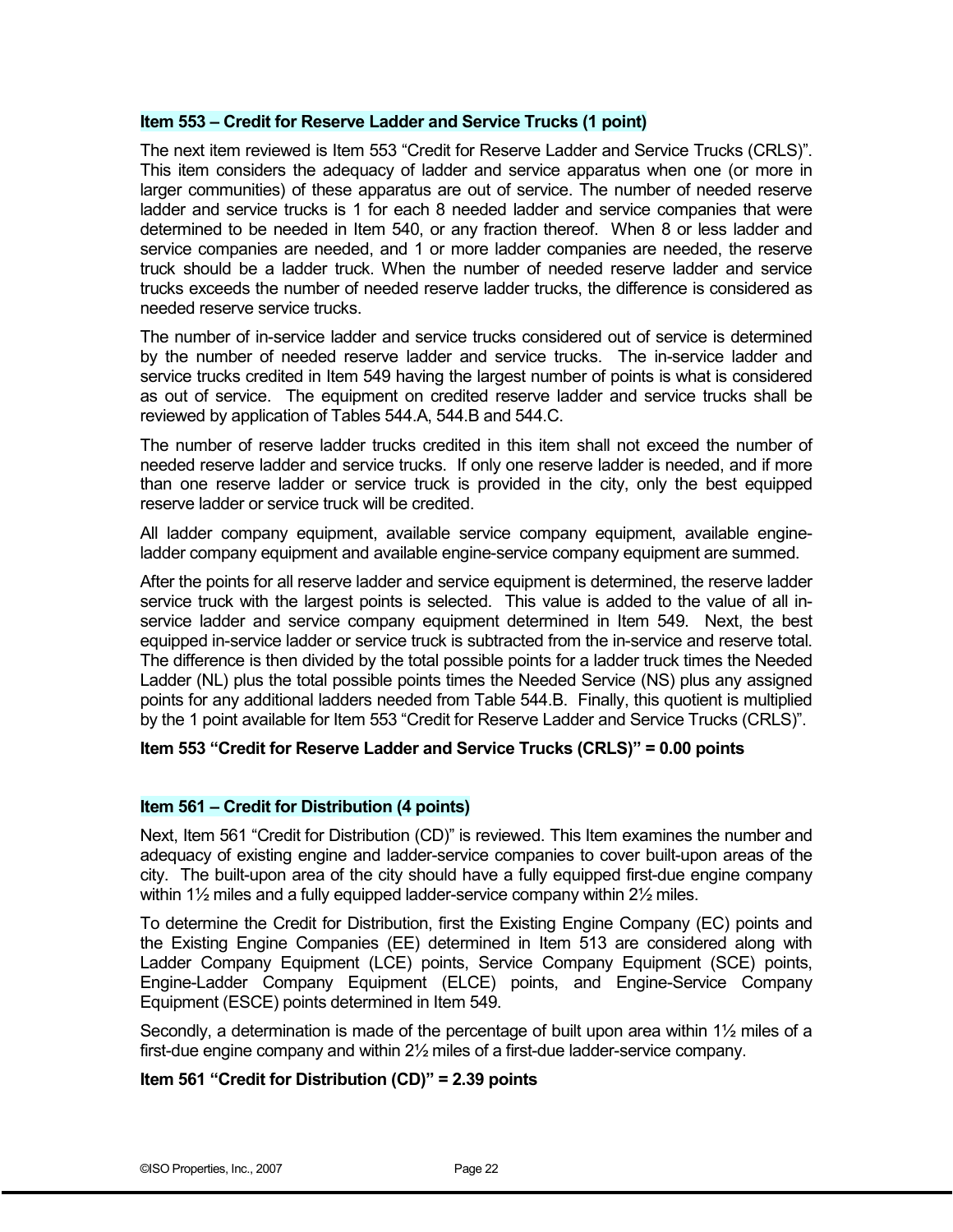#### **Item 571 – Credit for Company Personnel (15 points)**

Item 571 "Credit for Company Personnel (CCP)" reviews the average number of existing firefighters and company officers available to respond to reported first alarm structure fires in the city.

The on-duty strength is determined by the yearly average of total firefighters and company officers on-duty considering vacations, sick leave, holidays, "Kelley" days and other absences. When a fire department operates under a minimum staffing policy, this may be used in lieu of determining the yearly average of on-duty company personnel.

Firefighters on apparatus not credited under Items 513 and 549 that regularly respond to reported first alarms to aid engine, ladder and service companies are included in this item as increasing the total company strength.

Firefighters staffing ambulances or other units serving the general public are credited if they participate in fire-fighting operations, the number depending upon the extent to which they are available and are used for response to first alarms of fire.

Call and volunteer members (VM) are credited on the basis of the average number staffing apparatus on first alarms. Off-shift career firefighters and company officers responding on first alarms are considered on the same basis as call and volunteer personnel. For personnel not normally at the fire station, the number of responding firefighters and company officers is divided by 3 to reflect the time needed to assemble at the fire scene and the reduced ability to act as a team due to the various arrival times at the fire location when compared to the personnel on-duty at the fire station during the receipt of an alarm. The number of Public Safety Officers who are positioned in emergency vehicles within the jurisdiction boundaries may be credited based on availability to respond to first alarm structure fires. In recognition of this increased response capability the number of responding Public Safety Officers is divided by 2.

Call and volunteer firefighters and company officers assigned for on-duty shifts at fire stations on a pre-arranged schedule are considered as on duty for the proportional time that they are at the fire station.

The average number of firefighters and company officers responding with those companies credited as Automatic Aid under Items 513 and 549 are considered for either on-duty or volunteer company personnel as is appropriate. The actual number is calculated as the average number of company personnel responding multiplied by the value of AA Plan determined in Item 512.D.

The maximum creditable response of on-duty and call/volunteer firefighters is 12, including company officers, for each existing engine and ladder company and 6 for each existing service company.

Chief Officers are not creditable except when more than one chief officer responds to alarms; then extra chief officers may be credited as firefighters if they perform company duties.

The FSRS recognizes 8.50 on-duty personnel and an average of 0.00 volunteers/off-shift personnel responding on first alarm structure fires.

#### **Item 571 "Credit for Company Personnel (CCP)" = 5.31 points**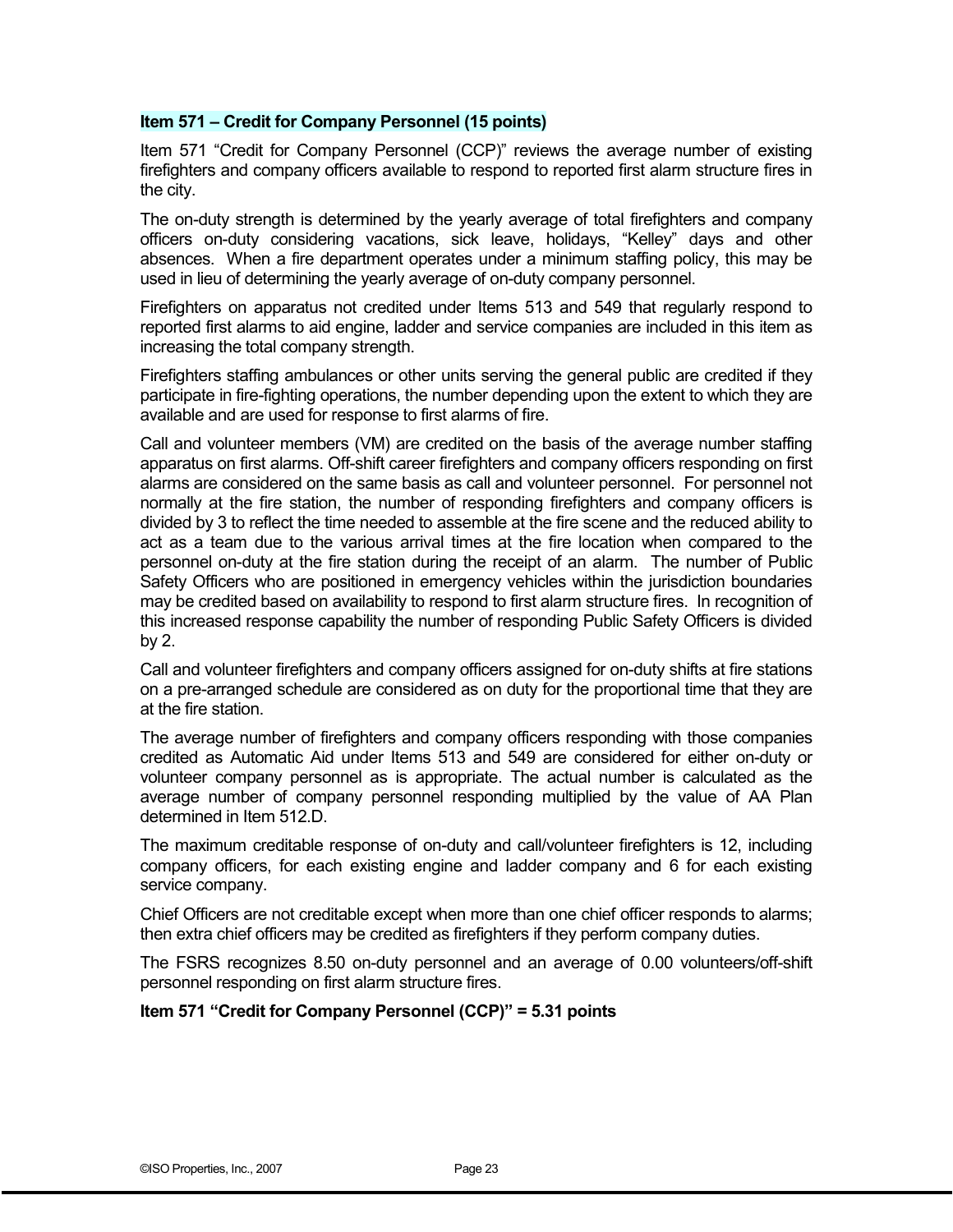#### **Item 581 – Credit for Training (9 points)**

The final item reviewed in the Fire Department section is Item 580 "Credit for Training (CT)". This item evaluates training facilities and aids and the use made of them by the fire suppression force; company training at fire stations; classes for officers; driver and operator training; new driver and operator training; hazardous materials training; recruit training; the pre-fire planning inspection program; and the training and inspection records.

A maximum of 35% of the training evaluation is attributed to facilities, aids and use, and 65% is attributed to specialized training including the pre-fire planning inspection program.

| Item 580.A.1 "Facilities and Aids"                                                                                                                                                                                                                                                                                                                                                                                                                                                                                           | <b>Earned</b><br><b>Credit</b> | <b>Credit</b><br><b>Available</b> |
|------------------------------------------------------------------------------------------------------------------------------------------------------------------------------------------------------------------------------------------------------------------------------------------------------------------------------------------------------------------------------------------------------------------------------------------------------------------------------------------------------------------------------|--------------------------------|-----------------------------------|
| <b>Drill Tower</b>                                                                                                                                                                                                                                                                                                                                                                                                                                                                                                           | 6.00                           | 8                                 |
| For maximum credit, a 4 story drill tower should be used.                                                                                                                                                                                                                                                                                                                                                                                                                                                                    |                                |                                   |
| A 3 story drill tower is available and used by the fire department.                                                                                                                                                                                                                                                                                                                                                                                                                                                          |                                |                                   |
| Fire Building (including smoke room)<br>For maximum credit, there should be a fire resistive smoke room that<br>is separated from the drill tower so that training may be conducted in<br>the tower and in the smoke room.                                                                                                                                                                                                                                                                                                   | 0.00                           | 8                                 |
| A fire building is not available or used for training.                                                                                                                                                                                                                                                                                                                                                                                                                                                                       |                                |                                   |
| <b>Combustible Liquids Pit</b><br>For maximum credit, a 1,500 square foot combustible liquid pit or<br>equivalent video instructing effective fire suppression of Class B fires<br>should be used.                                                                                                                                                                                                                                                                                                                           | 5.00                           | 5                                 |
| Credit for a 1500 square foot combustible liquids pit was provided<br>representing the actual size of the pit or that there is a video<br>instructing effective fire suppression of Class B fires available for use<br>to train the fire department personnel.                                                                                                                                                                                                                                                               |                                |                                   |
| <b>Library and Training Manuals</b><br>For maximum credit, a complete library of training manuals should<br>be available in the department for the membership. The library<br>and manuals may include: NFPA "Fire Protection Handbook",<br>"The Fire Chief's Handbook" published by Fire Engineering,<br>"Managing Fire and Rescue Services" published by ICMA, Training<br>manuals published by IFSTA or equivalent, and the following<br>NFPA Standards, 472, 1001, 1002, 1021, 1201, 1401, 1403, 1410,<br>1451, and 1620. | 2.00                           | $\mathbf{2}$                      |
| Credit was given for complete training materials.                                                                                                                                                                                                                                                                                                                                                                                                                                                                            |                                |                                   |
| Multi-Media Training Aids including Pump and Hydrant Cutaways<br>A slide/overhead projector and compatible multi-media aids are<br>available. A movie/VCR type projector and compatible multi-media<br>aids are available. A pump cutaway is available in the department<br>for the membership. A hydrant cutaway is available in the<br>department for the membership.                                                                                                                                                      | 2.00                           | $\mathbf{2}$                      |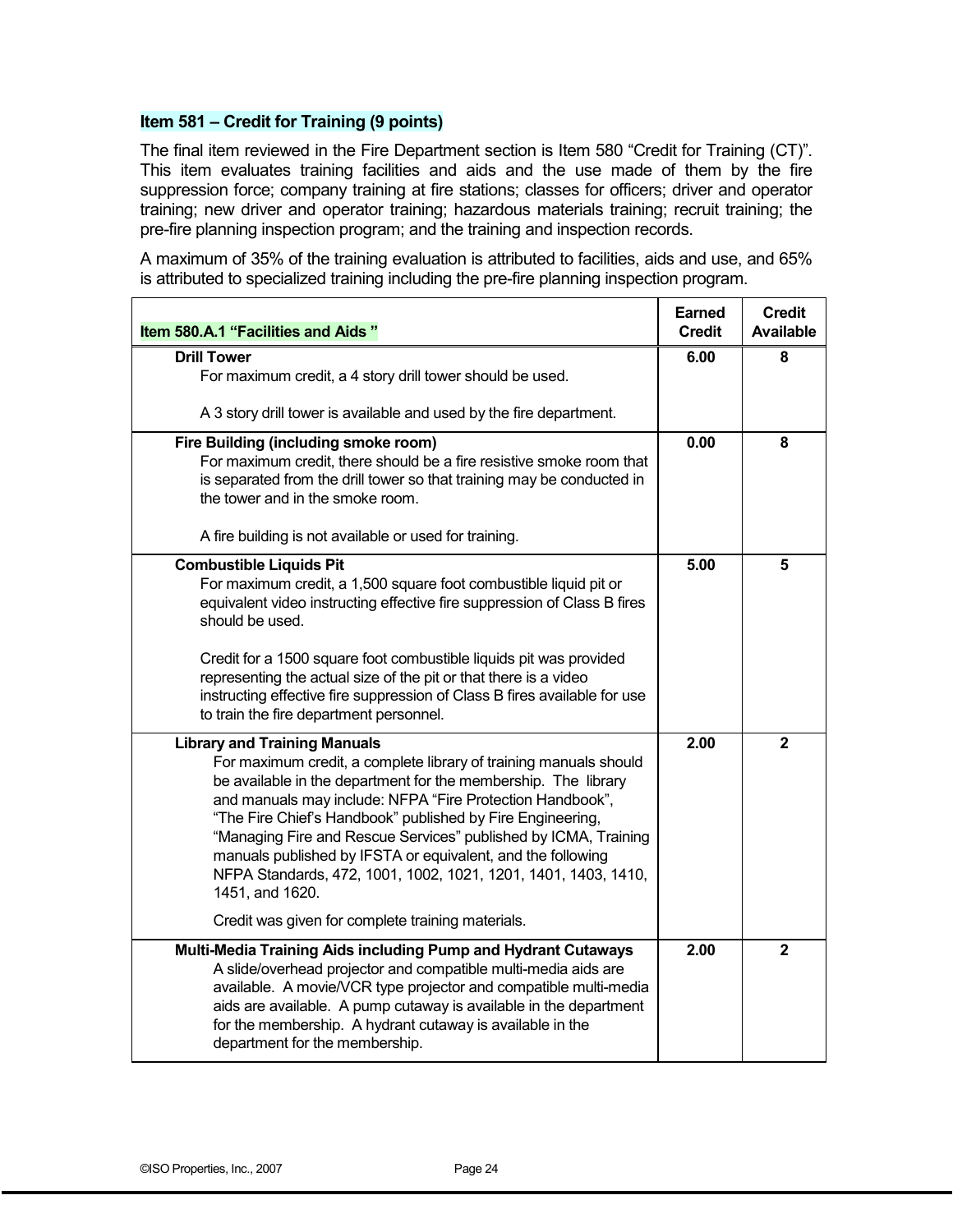| Item 580.A.1 "Facilities and Aids" (continued)                                                                                                                            | <b>Earned</b><br><b>Credit</b> | <b>Credit</b><br><b>Available</b> |
|---------------------------------------------------------------------------------------------------------------------------------------------------------------------------|--------------------------------|-----------------------------------|
| <b>Training Area</b>                                                                                                                                                      | 10.00                          | 10                                |
| For maximum credit, a fire department training area of at least 2.0<br>acres in size should be available for single and multi-company<br>drills.                          |                                |                                   |
| A training area of 0 acres is provided. Training is conducted on<br>streets or other areas.                                                                               |                                |                                   |
| Review of Facilities and Aids (FA) total:                                                                                                                                 | 15.00                          | 35                                |
| Item 580.A.2 "Use"                                                                                                                                                        |                                |                                   |
| a. Half-day (3 hours) drills, 8 per year (0.05 each)<br>For maximum credit, all members should participate in 8 half-day,<br>single company drills.                       | 0.40                           | 0.40                              |
| There were an average of 8.00 single company half-day drills.                                                                                                             |                                |                                   |
| b. Half-day (3 hours) multiple-company drills, 4 per year (0.10<br>each):<br>For maximum credit, all members should participate in 4 half-day<br>multiple company drills. |                                | 0.40                              |
| There were an average of 4.00 multiple company drills.                                                                                                                    |                                |                                   |
| c. Night drills (3 hours), 2 per year (0.10 each):<br>For maximum credit, all members should participate in two 3-hour<br>night drills per year.                          | 0.20                           | 0.20                              |
| There were an average of 2.00 night drills.                                                                                                                               |                                |                                   |
| Factor for "Use" subtotal -                                                                                                                                               | 1.00                           |                                   |
| Average percentage participating in drills -                                                                                                                              | 100%                           |                                   |
| Factor for Use (FU):<br>Review of Facilities and Aids (FA) total:                                                                                                         | 1.00<br>15.00                  | 1.0<br>35                         |
| "Facilities, Aids and Use" subtotal:                                                                                                                                      | 15.00                          |                                   |
| Deduction for incomplete or missing records -                                                                                                                             | $-0.00$                        |                                   |

- **Note 1:** A single company drill may receive credit under a and c; a multiple-company drill may receive credit under a, b, and c.
- **Note 2:** If the Drill Tower, Fire Building, Combustible Liquids Pit or Training Area do not achieve at least 10 points, credit will be given for the use of buildings, streets and open areas (other than formal training grounds), but not both.

After the items under Item "Facilities and Aids" are summed and the factor for "Use" is established, the credit for "Facilities, Aids and Use" is determined by multiplying the total possible points (35 points) by the factor for "Use" (up to 1.0) and subtracting any deductions for record keeping.

#### **Facilities, Aids and Use subtotal = 15.00 points**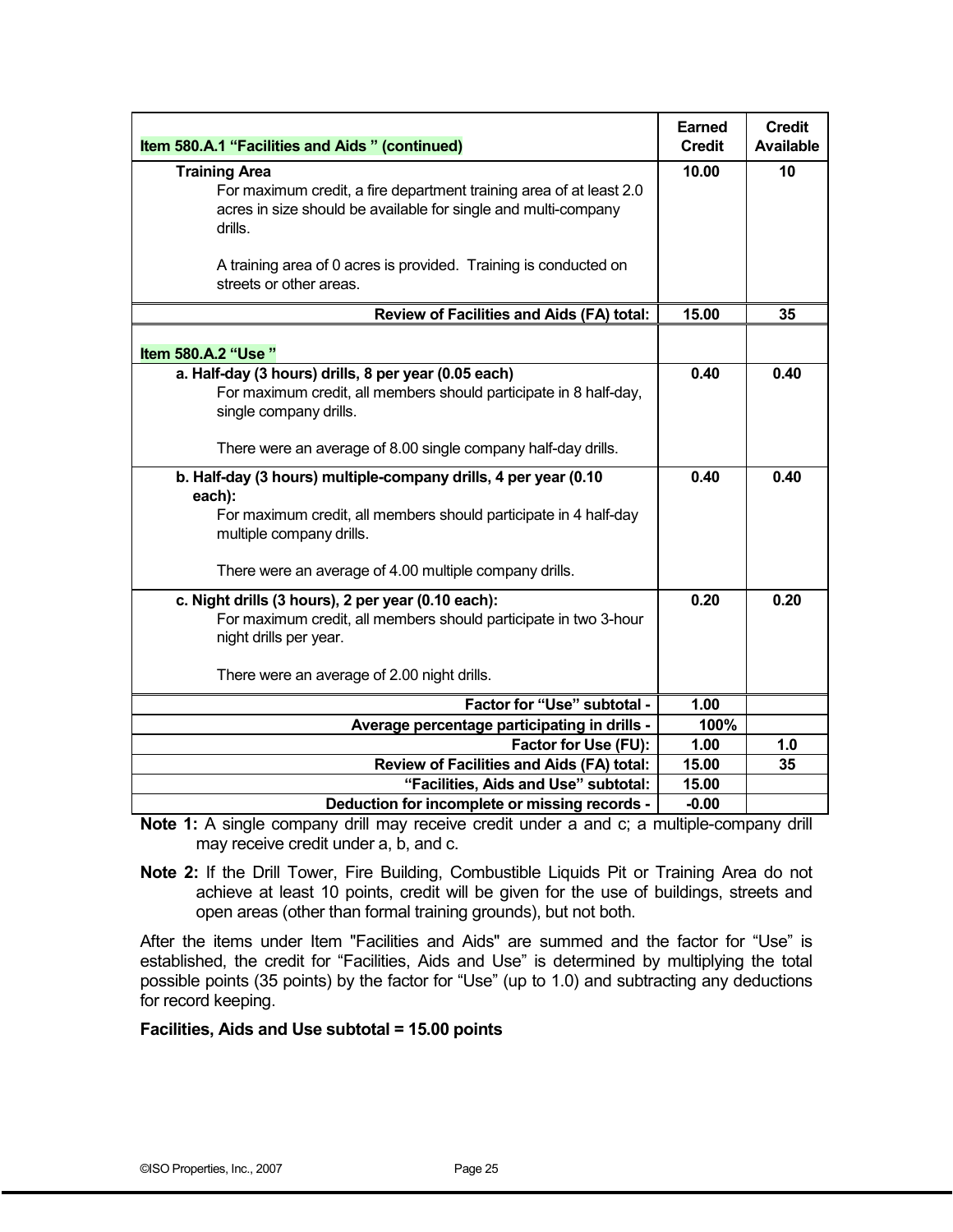| <b>Specialized Training</b>                                                                                                                                                     | <b>Earned</b><br><b>Credit</b> | <b>Credit</b><br><b>Available</b> |
|---------------------------------------------------------------------------------------------------------------------------------------------------------------------------------|--------------------------------|-----------------------------------|
| <b>B. Company Training</b>                                                                                                                                                      | 3.45                           | 25                                |
| For maximum credit, each firefighter should receive 20 hours per<br>month in structure fire related subjects as outlined in NFPA 1001.                                          |                                |                                   |
| There was an average of 2.76 hours per month of company training<br>received by company members and participation was 100% of those<br>eligible to participate.                 |                                |                                   |
| 0.00 points will be deducted for missing or incomplete records.                                                                                                                 |                                |                                   |
| <b>C. Classes for Officers</b>                                                                                                                                                  | 15.00                          | 15                                |
| For maximum credit, each officer should receive 2 days of leadership,<br>management, supervisory, and incident management system training<br>per year as outlined in NFPA 1021. |                                |                                   |
| There was an average of 2.00 days devoted to officer classes and<br>participation is 100% of those eligible to participate.                                                     |                                |                                   |
| 0.00 points will be deducted for missing or incomplete records.                                                                                                                 |                                |                                   |
| <b>D. Driver and Operator Training</b>                                                                                                                                          | 2.00                           | $\mathbf{2}$                      |
| For maximum credit, each driver and operator should receive 4 half-<br>day sessions of driver/operator training per year in accordance with<br>NFPA 1002 and NFPA 1451.         |                                |                                   |
| There were 4.00 half-day sessions received per year by drivers and<br>operators and participation was 100% of those eligible to participate.                                    |                                |                                   |
| 0.00 points will be deducted for missing or incomplete records.                                                                                                                 |                                |                                   |
| <b>E. New Driver and Operator Training</b>                                                                                                                                      | 2.00                           | $\mathbf 2$                       |
| For maximum credit, each new driver and operator should receive 40<br>hours of driver/operator training per year in accordance with NFPA<br>1002 and NFPA 1451.                 |                                |                                   |
| There were 40.00 hours received per year by new drivers and<br>operators and participation was 100% of those eligible to participate.                                           |                                |                                   |
| 0.00 points will be deducted for missing or incomplete records.                                                                                                                 |                                |                                   |
| <b>F. Training on Hazardous Materials</b>                                                                                                                                       | 1.00                           | 1                                 |
| For maximum credit, each firefighter should receive $\frac{1}{2}$ day of training<br>for incidents involving hazardous materials in accordance with NFPA<br>472.                |                                |                                   |
| There was 1.00 day of training received per year and participation was<br>100% of those eligible to participate.                                                                |                                |                                   |
| 0.00 points will be deducted for missing or incomplete records.                                                                                                                 |                                |                                   |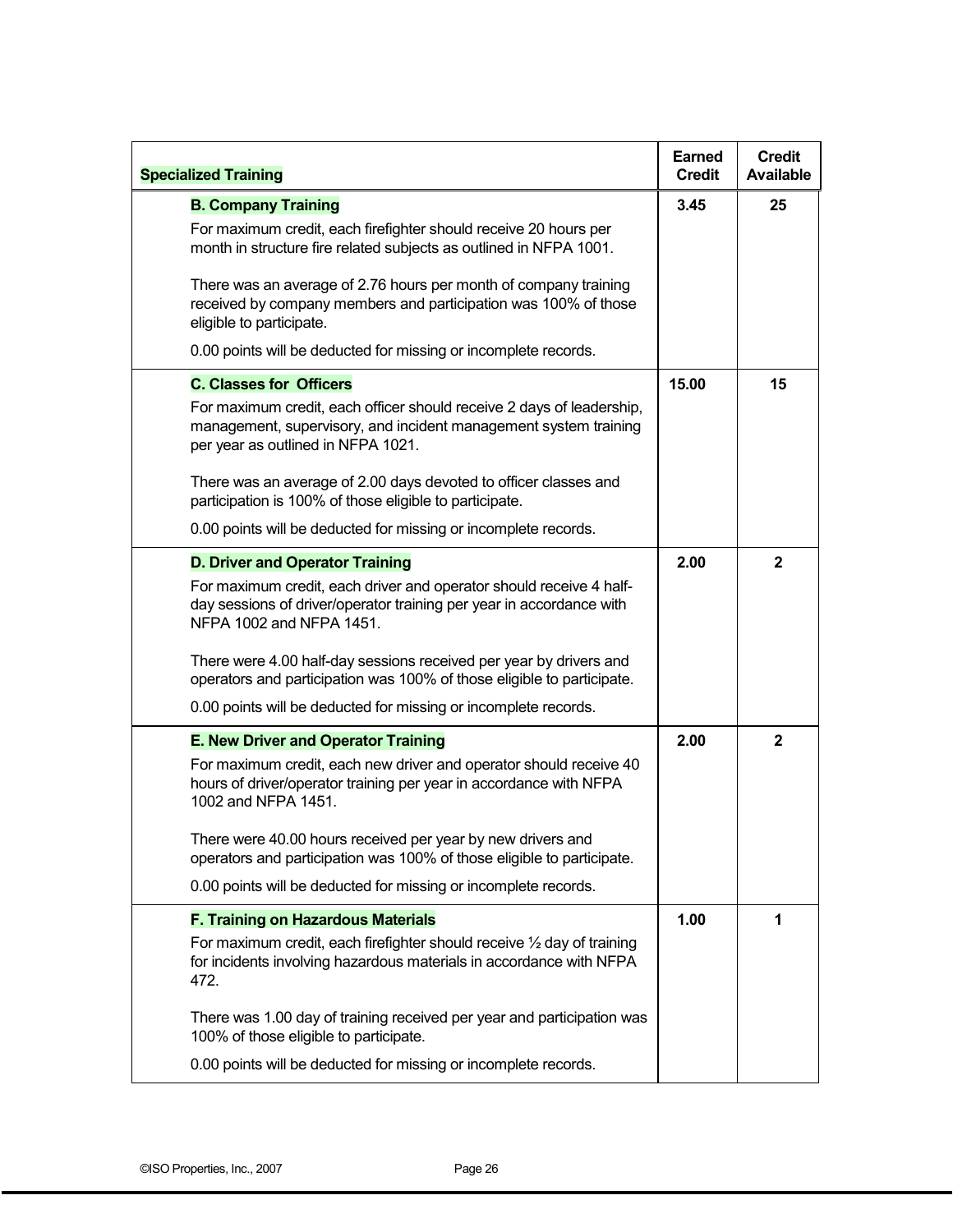| <b>Specialized Training (continued)</b>                                                                                                                                                                                                                                                                         | Earned<br><b>Credit</b> | Credit<br>Available |
|-----------------------------------------------------------------------------------------------------------------------------------------------------------------------------------------------------------------------------------------------------------------------------------------------------------------|-------------------------|---------------------|
| <b>G. Recruit Training</b>                                                                                                                                                                                                                                                                                      | 5.00                    | 5                   |
| For maximum credit, each firefighter should receive 240 hours of<br>structure fire related training in accordance with NFPA 1001 within the<br>first year of employment or tenure.                                                                                                                              |                         |                     |
| There were 240.00 hours received per year and participation was<br>100% of those eligible to participate.                                                                                                                                                                                                       |                         |                     |
| 0.00 points will be deducted for missing or incomplete records.                                                                                                                                                                                                                                                 |                         |                     |
| <b>H. Pre-Fire Planning Inspections</b>                                                                                                                                                                                                                                                                         | 12.00                   | 15                  |
| For maximum credit, pre-fire planning inspections of each<br>commercial, industrial, institutional, and other similar type building (all<br>buildings except 1-4 family dwellings) should be made twice per year<br>by company members. Records of inspections should include up-to<br>date notes and sketches. |                         |                     |
| There are 100.00% of the buildings inspected at a yearly frequency of<br>1.00. Participation is 100.00%.                                                                                                                                                                                                        |                         |                     |
| 0.00 points will be deducted for missing or incomplete records.                                                                                                                                                                                                                                                 |                         |                     |

To determine the Credit for Training, the points credited in Item 580.A though 580.H are summed.

For maximum credit, records should be kept of all training. NFPA 1401 outlines the appropriate manner in which to accomplish this. A deduction of up to 20 points (20% for each Item) is made for a lack of records. A deduction of 10% is made for incomplete records and 20% for no records for each sub-item.

A total of **0.00** points is deducted to reflect a deficiency of record keeping for Watertown and FD.

Finally, this sum is divided by 100 and then multiplied by the 9 points available for Item 580 "Credit for Training (CT)".

#### **Item 580 "Credit for Training (CT)" = 4.99 points**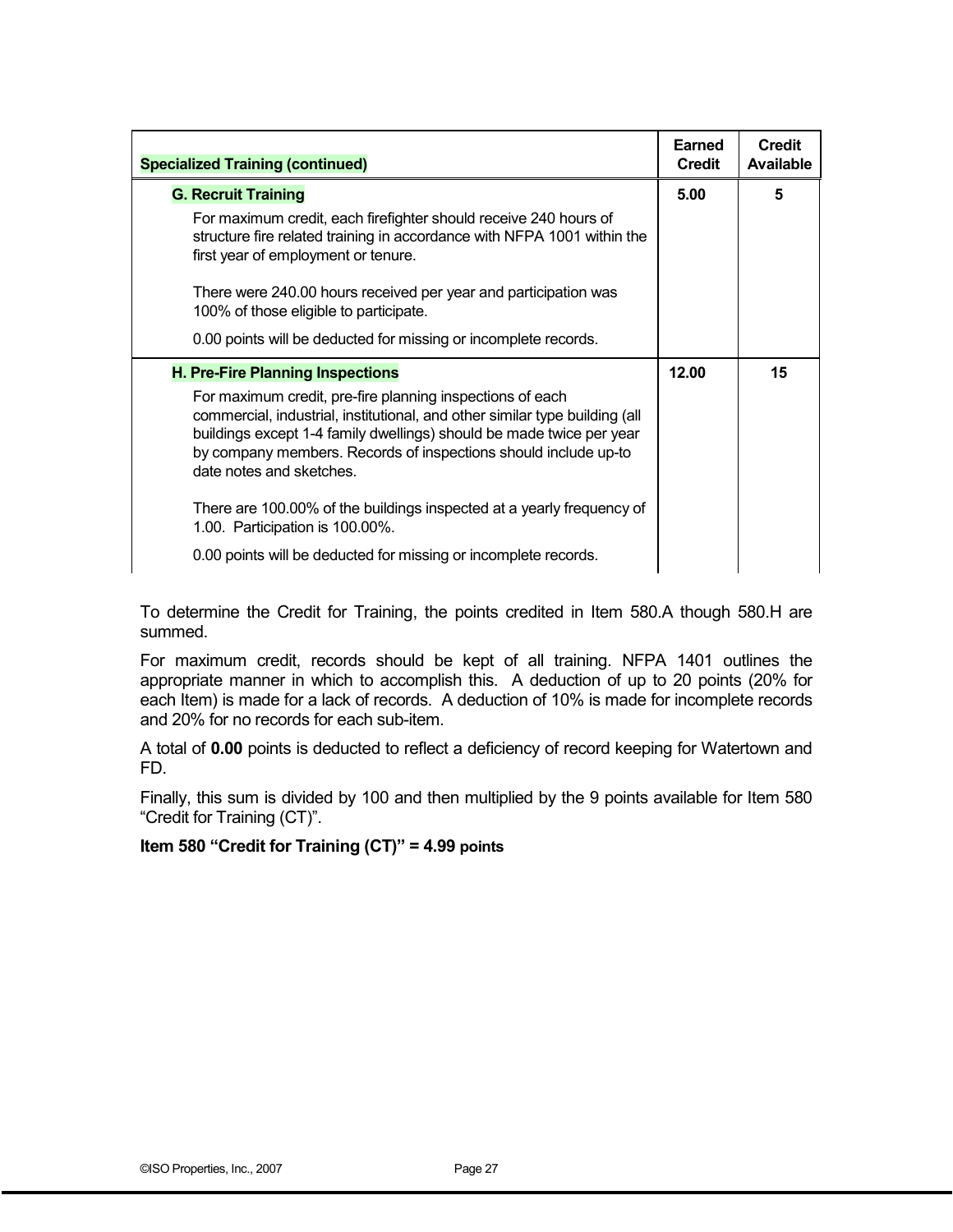The final step in determining the Credit for Fire Department is to add the following eight components:

| <b>Item</b>                                              | <b>Earned</b><br><b>Credit</b> | <b>Credit</b><br><b>Available</b> |
|----------------------------------------------------------|--------------------------------|-----------------------------------|
| 513. Credit for Engine Companies (CEC)                   | 9.31                           | 10                                |
| 523. Credit for Reserve Pumpers (CRP)                    | 0.87                           |                                   |
| 532. Credit for Pumper Capacity (CPC)                    | 5.00                           | 5                                 |
| 549. Credit for Ladder Service (CLS)                     | 4.45                           | 5                                 |
| 553. Credit for Reserve Ladder and Service Trucks (CRLS) | 0.00                           |                                   |
| 561. Credit for Distribution (CD)                        | 2.39                           | 4                                 |
| 571. Credit for Company Personnel (CCP)                  | 5.31                           | 15                                |
| 581. Credit for Training (CT)                            | 4.99                           | 9                                 |
| Item 590. Credit for Fire Department:                    | 32.32                          | 50                                |

#### **Water Supply**

Forty percent of a community's overall score is based on the adequacy of the water supply system. The ISO field representative evaluated:

- the capability of the water distribution system to meet the Needed Fire Flows at selected locations up to 3,500 gpm.
- size, type and installation of fire hydrants.
- inspection and condition of fire hydrants.

#### **Item 616 – Credit for Supply System (35 points)**

The first item reviewed was Item 616 "Credit for Supply System (CSS)". This item reviews the rate of flow that can be credited at each of the Needed Fire Flow test locations considering the supply works capacity, the main capacity and the hydrant distribution. The lowest flow rate of these items is credited for each representative location. A water system capable of delivering 250 gpm or more for a period of two hours plus consumption at the maximum daily rate at the fire location is considered minimum in the ISO review.

To determine the score for Item 616 "Credit for Supply System (CSS)", three sub-items are evaluated (Item 612 "Supply Works Capacity", Item 613 "Main Capacity" and Item 614 "Hydrant Distribution").

Where there are 2 or more systems or services distributing water at the same location, credit is given on the basis of the joint protection provided by all systems and services available.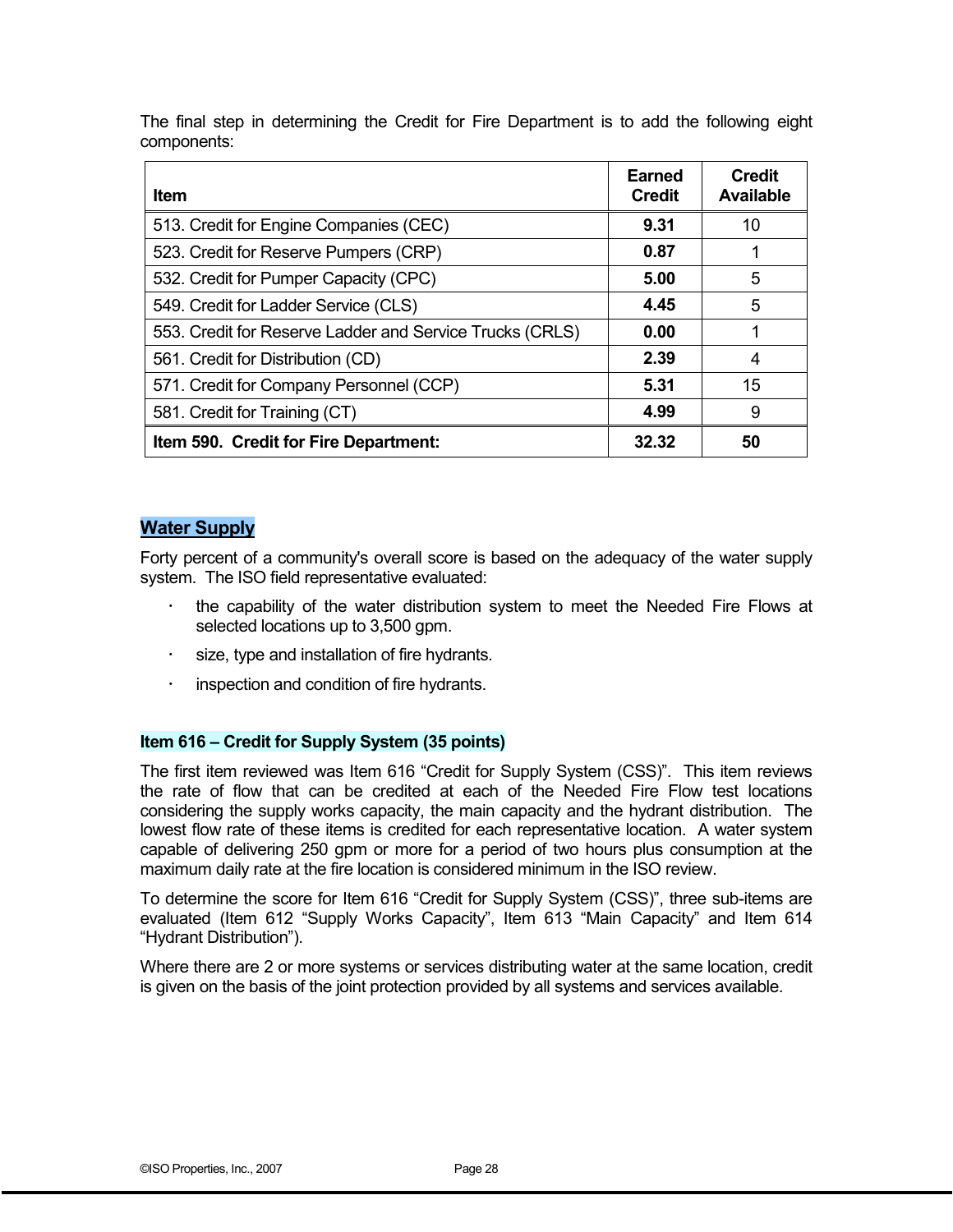The supply works capacity is calculated for each representative Needed Fire Flow test location, considering a variety of water supply sources. These include public water supplies, emergency supplies (usually accessed from neighboring water systems), suction supplies (usually evidenced by dry hydrant installations near a river, lake or other body of water), and supplies developed by a fire department using large diameter hose or vehicles to shuttle water from a source of supply to a fire site. The result is expressed in gallons per minute (gpm).

The normal ability of the distribution system to deliver Needed Fire Flows at the selected building locations is reviewed. The results of a flow test at a representative test location will indicate the ability of the water mains (or fire department in the case of fire department supplies) to carry water to that location.

The hydrant distribution is reviewed within 1,000 feet of representative test locations measured as hose can be laid by apparatus. Credit is allowed up to 1,000 gpm for each hydrant within 300 feet of the location, 670 gpm for hydrants within 301 to 600 feet of the location and 250 gpm for hydrants within 601 to 1,000 feet of the location. Credit may be reduced when hydrants do not have a pumper outlet and/or two or more hose outlets. If a hose diameter greater than 2½ inch is carried by all in-service pumpers, the hydrant distribution credit may be greater due to the reduced friction loss in the larger diameter hose.

For maximum credit, the Needed Fire Flows should be available at each location in the district. Needed Fire Flows of 2,500 gpm or less should be available for 2 hours; and Needed Fire Flows of 3,000 and 3,500 gpm should be obtainable for 3 hours.

#### **Item 616 "Credit for Supply System (CSS)" = 30.96**

#### **Item 621 – Credit for Hydrants (2 points)**

The second item reviewed is Item 621 "Credit for Hydrants (CH)". This item reviews the number of fire hydrants of each type compared with the total number of hydrants.

For maximum credit, all hydrants should have a pumper outlet, 6 inch or larger branch connection, uniform size operating nut and should operate in a uniform direction in accordance with AWWA C-502 *Standard for Dry-Barrel Fire Hydrants* or AWWA C-503 *Standard for Wet-Barrel Fire Hydrants*.

For maximum credit, all suction supply points should be equipped with a dry hydrant with a 6 inch or larger pipe and fittings, a minimum number of 90 degree elbows (preferably no more than two), and suction screen placement so that the dry hydrant will deliver the design capacity (usually 1,000 gpm) as specified in NFPA 1142, *Standard on Water Supplies for Suburban and Rural Fire Fighting.*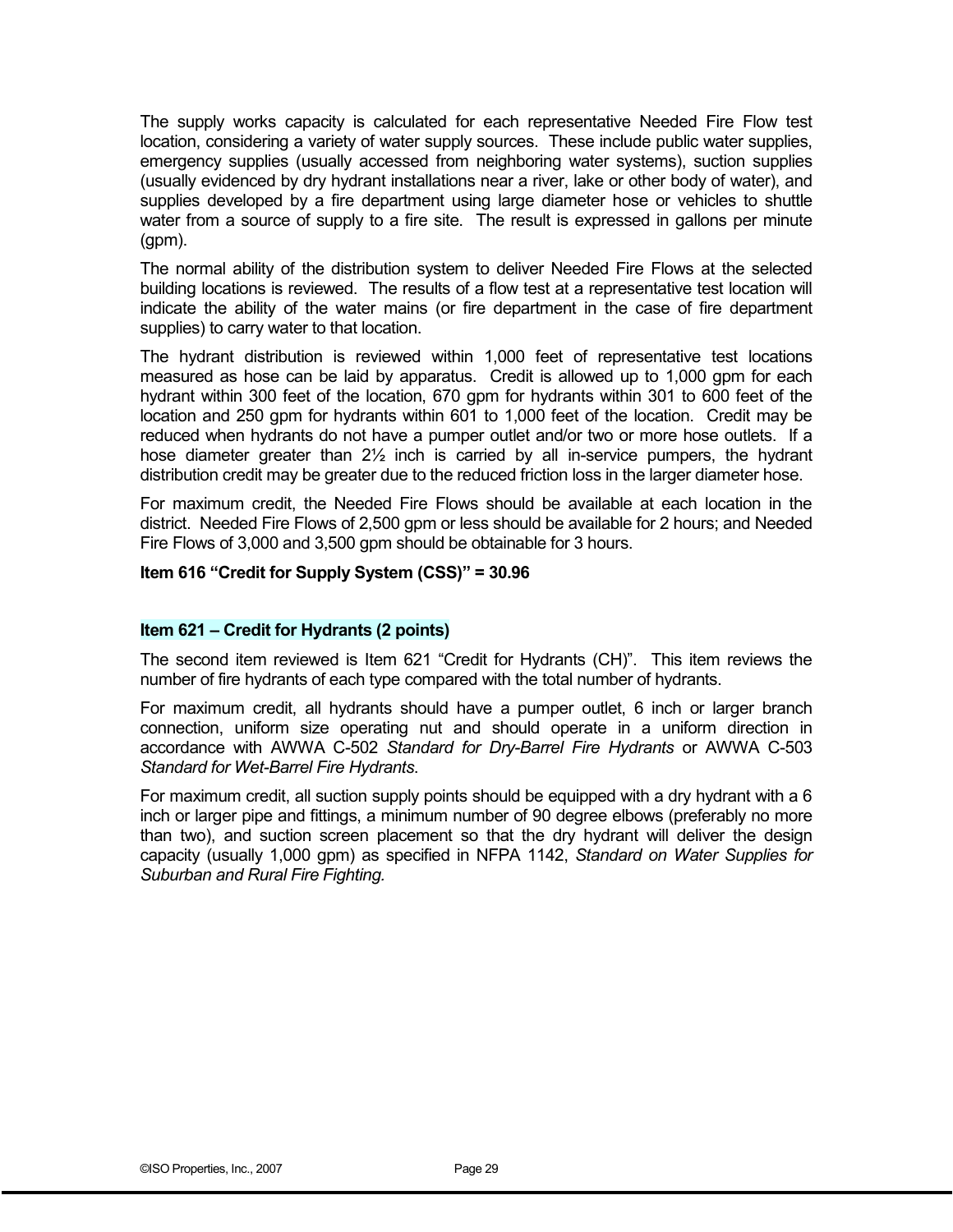| There are a total of 1333 hydrants in the city. |  |
|-------------------------------------------------|--|
|-------------------------------------------------|--|

| 620. Hydrants, - Size, Type and Installation                                                                                                                                                                                                                                                   | Earned<br><b>Credit</b> | <b>Credit</b><br><b>Available</b> |
|------------------------------------------------------------------------------------------------------------------------------------------------------------------------------------------------------------------------------------------------------------------------------------------------|-------------------------|-----------------------------------|
| A. With a 6-inch or larger branch and a pumper outlet<br>with or without 2 <sup>1</sup> / <sub>2</sub> -inch outlets<br>There are 1303 hydrants that have a 6-inch or larger<br>branch and a pumper outlet.                                                                                    | 97.75                   | 100                               |
| B. With a 6-inch or larger branch and no pumper outlet<br>but two or more 21/2 -inch outlets, or with a small foot<br>valve, or with a small barrel<br>There are 0 hydrants that have a 6-inch or larger branch<br>but no pumper outlet, or have a small foot valve or with a<br>small barrel. | 0.00                    | 75                                |
| C. With only a $2\frac{1}{2}$ -inch outlet<br>There are 0 hydrants with only a $2\frac{1}{2}$ -inch outlet.                                                                                                                                                                                    | 0.00                    | 25                                |
| D. With less than a 6-inch branch<br>There are 30 hydrants with less than a 6-inch branch<br>connection.                                                                                                                                                                                       | 0.56                    | 25                                |
| <b>E. Flush Type</b><br>There are 0 hydrants that are of the flush type.                                                                                                                                                                                                                       | 0.00                    | 25                                |
| F. Cistern or suction point<br>There are 0 locations that are considered a cistern and/or<br>a suction point.                                                                                                                                                                                  | 0.00                    | 25                                |
| Total                                                                                                                                                                                                                                                                                          | 98.31                   | 100                               |

**Note 1:** 2 points are deducted for each 10 percent of the hydrants that are not operating in a uniform direction of the majority, or with an operating nut different from the majority.

Of the 1333 hydrants that were reviewed, 0% did not operate in the direction of the majority and 0% had a different size operating nut.

**Note 2:** 10 points are deducted if more than one type hose thread is used for pumper or hose outlets. Of the 1333 hydrants that were reviewed, none had a different hose thread than the majority. There were no points deducted for this item.

To determine the "Credit for Hydrants (CH)", the points credited in Item 620.A though 620.F are summed, including any deductions. The sum is divided by 100 and then multiplied by the 2 points available for Item 621 "Credit for Hydrants (CH)".

**Item 621 "Credit for Hydrants (CH)" = 1.96**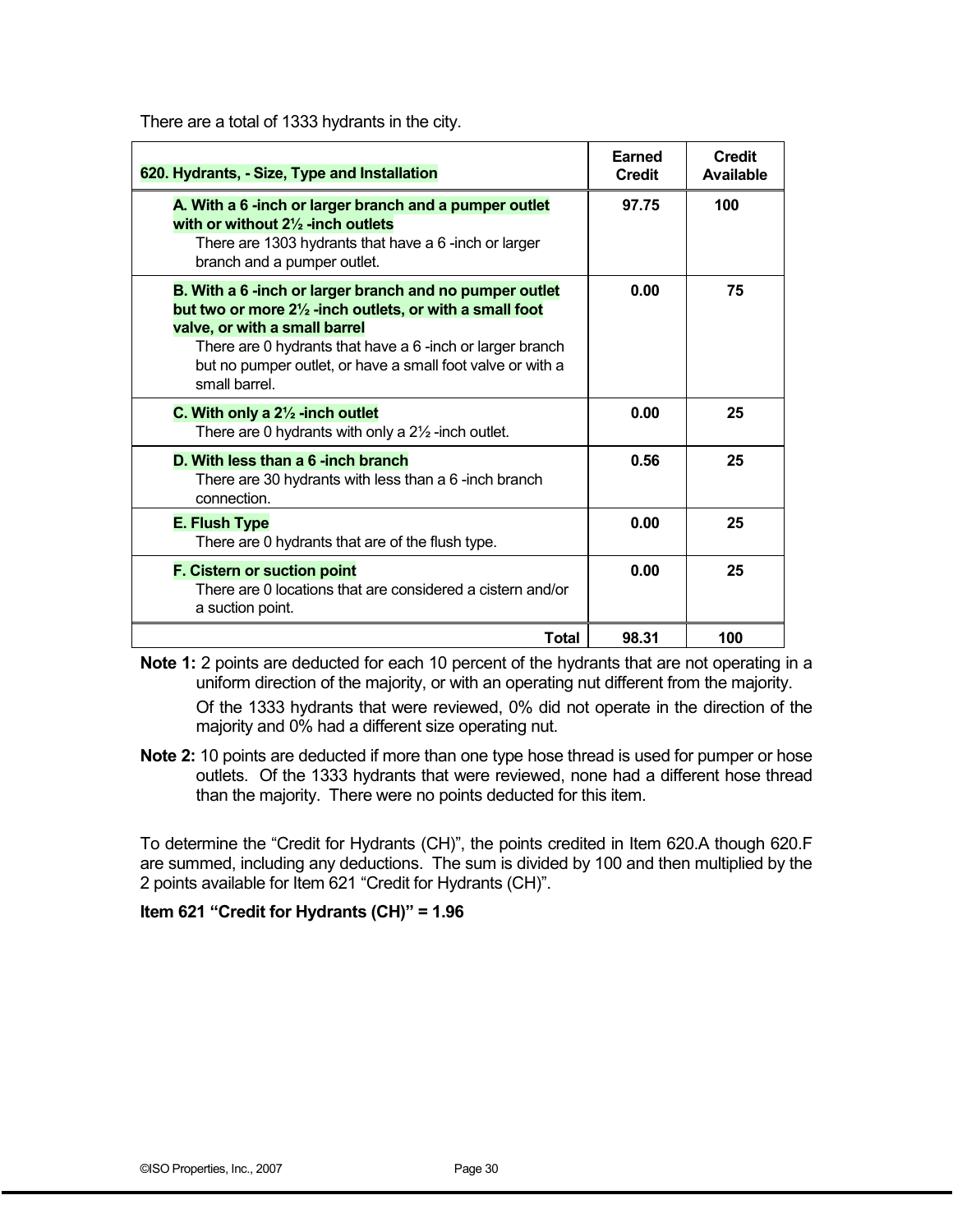#### **Item 630 – Credit for Inspection and Condition (3 points)**

The third item reviewed is Item 630 "Credit for Inspection and Condition (CIC)". This item reviews the fire hydrant inspection frequency, the completeness of the inspections and the condition of hydrants. Inspection and condition of hydrants should be in accordance with AWWA M-17, *Installation, Field Testing and Maintenance of Fire Hydrants.* 

#### **A. Inspection (HI):**

The frequency of inspection is the average time interval between the 3 most recent inspections.

| <b>Frequency of Inspections</b> | <b>Points</b> |
|---------------------------------|---------------|
| $\frac{1}{2}$ year              | 100           |
| an Salah<br>Sejarah<br>1 year   | 80            |
| 2 years                         | 65            |
| 3 years                         | 55            |
| 4 years                         | 45            |
| 5 years or more                 |               |

**Note**: The points for inspection frequency are reduced by 10 points if the inspections are incomplete or do not include a flushing program. An additional reduction of 10 points are made if hydrants are not subjected to full system pressure during inspections. If the inspection of cisterns or suction points does not include actual drafting with a pumper, or back-flushing for dry hydrants, 40 points are deducted.

#### **B. Condition (HF):**

A factor (HF) is determined from the following list of conditions according to the actual condition of hydrants examined compared with the total number examined during the survey:

| Condition                                                                      | Factor |
|--------------------------------------------------------------------------------|--------|
| Standard (no leaks, opens easily, conspicuous, well located for use by pumper) | 1.0    |
| Usable (with some defects and/or impediments to use)                           | 0.5    |
| Not Usable                                                                     | . O O  |

For maximum credit, all hydrants should be inspected twice a year. The inspection should include operation of the fire hydrant, a test for leaks (using domestic pressure), and a flushing of the hydrant. Records should be kept of inspections.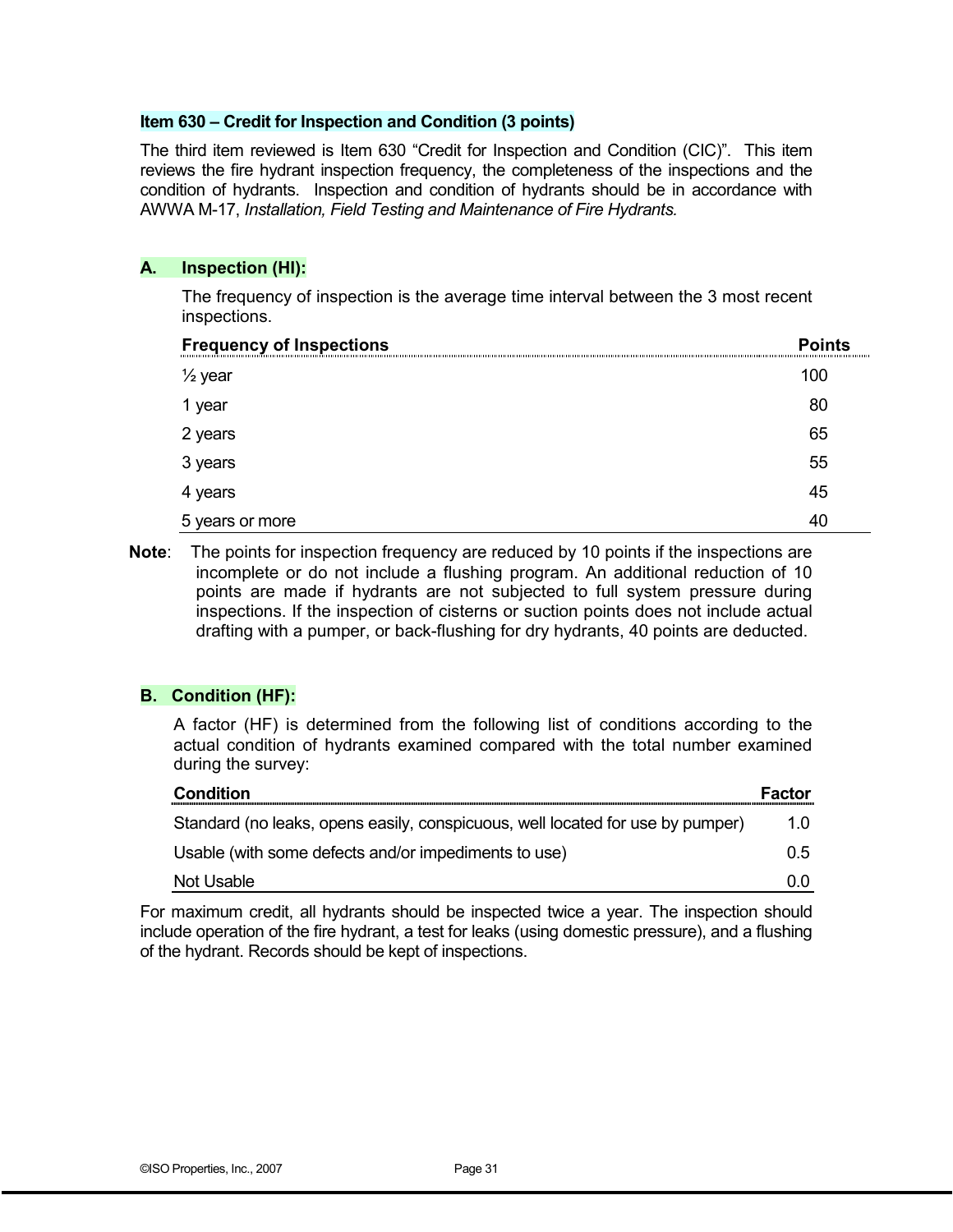#### **Water System: City of Watertown**

| Item 630.A "Inspection (HI):"                     |                      | <b>Time Interval</b>    |
|---------------------------------------------------|----------------------|-------------------------|
| Most recent inspection was Nov 01, 2011           |                      |                         |
| 1 <sup>st</sup> prior inspection was Nov 01, 2010 |                      | 1 year                  |
| $2nd$ prior inspection was Nov 01, 2009           |                      | 1 year                  |
| <b>Review of Inspection (HI):</b>                 | <b>Earned Credit</b> | <b>Credit Available</b> |
|                                                   | 80                   | 100                     |

For maximum credit, all hydrants should be conspicuous, well located for use by a pumper and in good condition. There were 26 hydrants examined in this FSRS item.

| Item 630.B "Condition (HF):"                             |                                 | <b>Maximum Factor</b> |
|----------------------------------------------------------|---------------------------------|-----------------------|
| Standard:                                                |                                 | 1.0                   |
| There were 26 hydrants considered in standard condition. |                                 |                       |
| Usable:                                                  |                                 | 0.5                   |
| There were 0 hydrants considered in usable condition.    |                                 |                       |
| <b>Not Usable:</b>                                       |                                 | 0.0                   |
| There were 0 hydrants considered not usable.             |                                 |                       |
| <b>Review of Condition (HF):</b>                         | <b>Condition Factor</b><br>(HF) | <b>Maximum Factor</b> |
|                                                          | 1.00                            | 1.0                   |

To determine the "Credit for Inspection and Condition (CIC)", the points credited in Item 630.A are multiplied by the Condition Factor from Item 630.B. The product is divided by 100 and then multiplied by the 3 points available for Item 631 "Credit for Inspection and Condition (CIC)".

**Item 631 "Credit for Inspection and Condition (CIC)" = 2.40**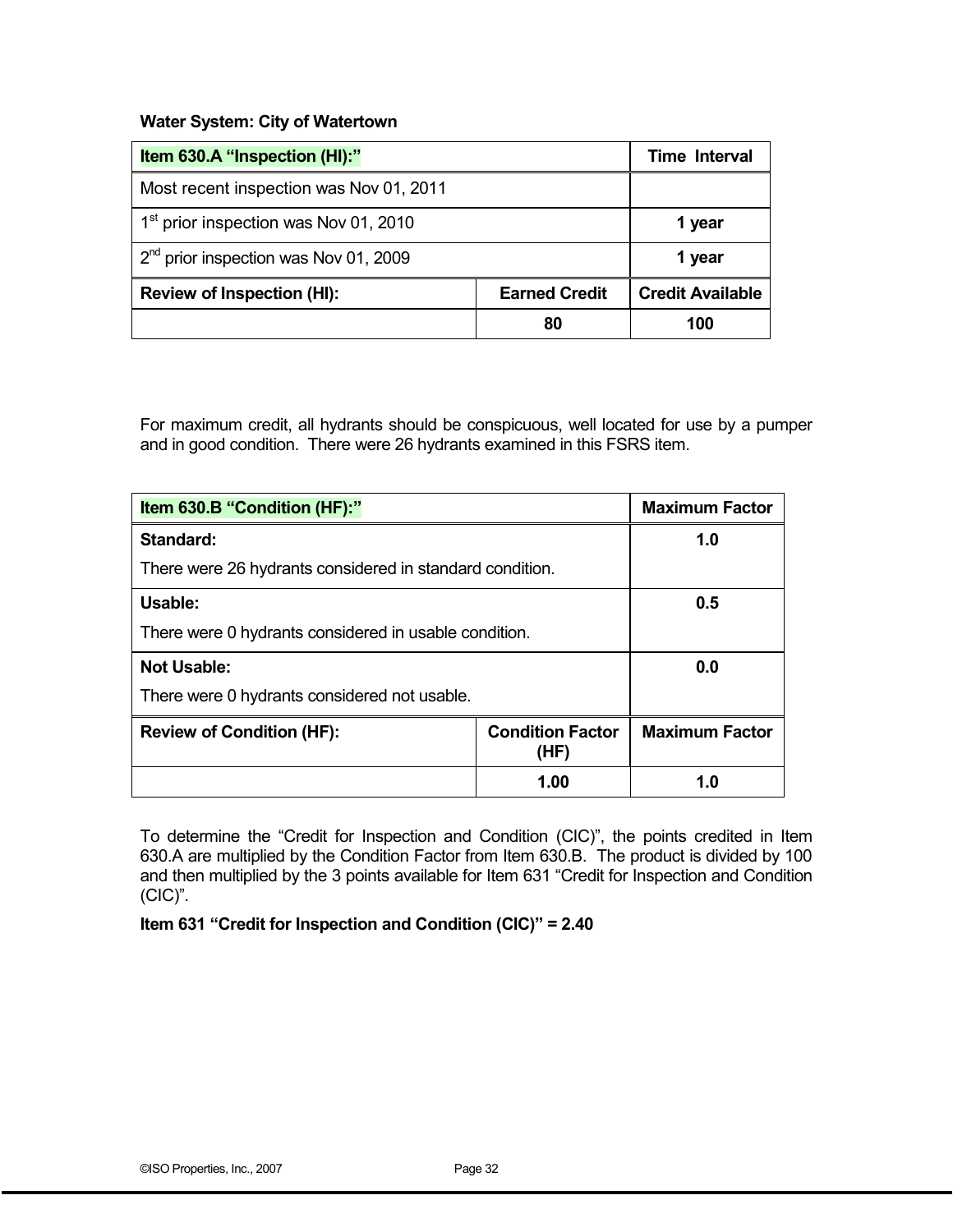The final step in determining the credit for Water Supply is to add Item 616, Item 621, and Item 631:

| <b>Item</b>                                    | Earned<br><b>Credit</b> | <b>Credit</b><br><b>Available</b> |
|------------------------------------------------|-------------------------|-----------------------------------|
| 616. Credit for Supply System (CSS)            | 30.96                   | 35                                |
| 621. Credit for Hydrants (CH)                  | 1.96                    |                                   |
| 631. Credit for Inspection and Condition (CIC) | 2.40                    | 3                                 |
| Item 640. Credit for Water Supply:             | 35.32                   | 40                                |

# **Divergence = -4.73**

The Divergence factor mathematically reduces the score based upon the relative difference between the fire department and water supply scores. The factor is introduced in the final equation.